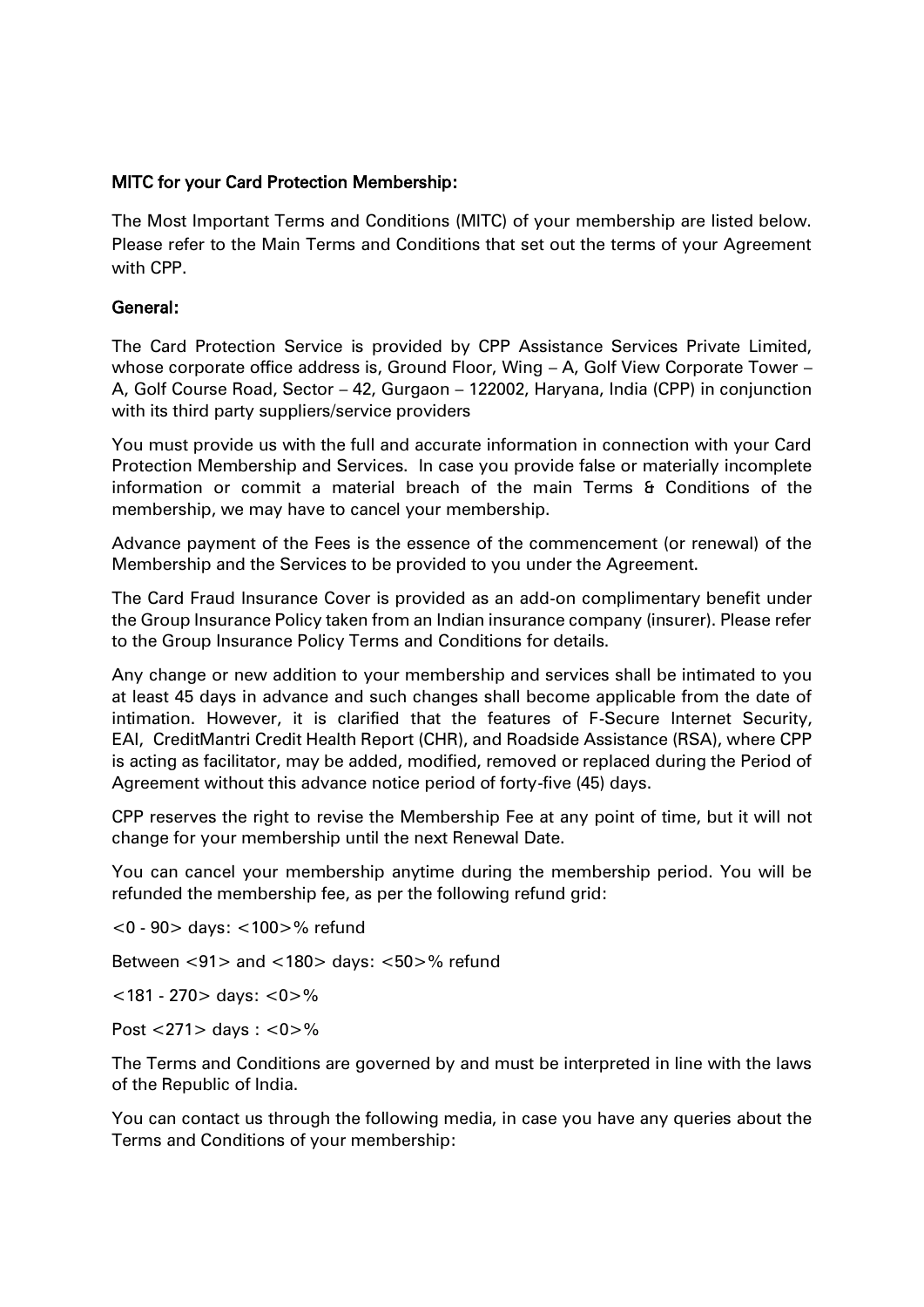E-mail ID: [feedback@cppindia.com,](mailto:feedback@cppindia.com) Telephone: <1800-419-4000> (Toll-free) <+91 921244 4000>, <6000 4000> (please prefix city STD code).

### Renewal:

Your Membership begins on the start date and continues for the period up to the renewal date, as mentioned in the Welcome Letter

We will renew your membership on the renewal date by charging your Pay Card/Account as provided by you, unless you contact us before the applicable date and ask us not to renew. A letter informing about the renewal of the membership will be sent to your registered postal address, forty-five (45) days in advance of the renewal date.

### Service Related:

You must report lost or stolen cards to us through a telephone call, within twenty-four <(24)> hours of discovering the loss of card/s. We will then contact on your behalf to Your Card Issuer to get Your Cards blocked

Any advance made to you under the Section A of the Main Terms & Conditions, shall be interest free and repayable by you to EAI within twenty-eight (28) days of the advance being made. In case of the advance not being repaid, reasonable steps, which may include legal steps, will be taken to recover the advance

If you request for the assistance services set out at A1, A2 and A3 of the Main Terms & Conditions, then you consent to us making such enquiries from such persons and/or organisations as are necessary to assess the claim that you are making

In case you have not shared the details of a particular card with us and request the same to be blocked, CPP will attempt to get that card blocked with your Card Issuer with the help of other details provided by you, on a best-effort basis

Services set out in Sections A1, A2 and A3 of the Main Terms & Conditions shall be provided only at the sole discretion of CPP, however, every effort will be made to provide you with emergency assistance in line with the Terms and Conditions set out in these sections. At the time of your request for Service, we may ask you to provide evidences for your need of emergency assistance and in the absence of which your request for Emergency Assistance may be rejected by us. There may also be times when it will not be possible to arrange for the transfer of funds to some countries or remote geographical locations or due to events or conditions that are out of our control (i.e. political instability, regulatory restrictions, war, natural disaster, etc.) and for which CPP cannot be held liable

Services set out in Sections A2 and A6 of the Main Terms & Conditions will not be available abroad and within India, this service will be available only in the cities under our coverage network. A current list of cities under our coverage network is available on our website <in.cppgroup.com>

You will be offered a Credit Health Report (CHR) in a specified format provided by CreditMantri, a third party service provider that We have a tie-up with, relating to your credit and financial information inter-alia containing detailed analysis of your current Credit Score and its history with actionable insights to improve/maintain your Credit Score and Health. It is hereby clarified that CreditMantri will always remain responsible and liable for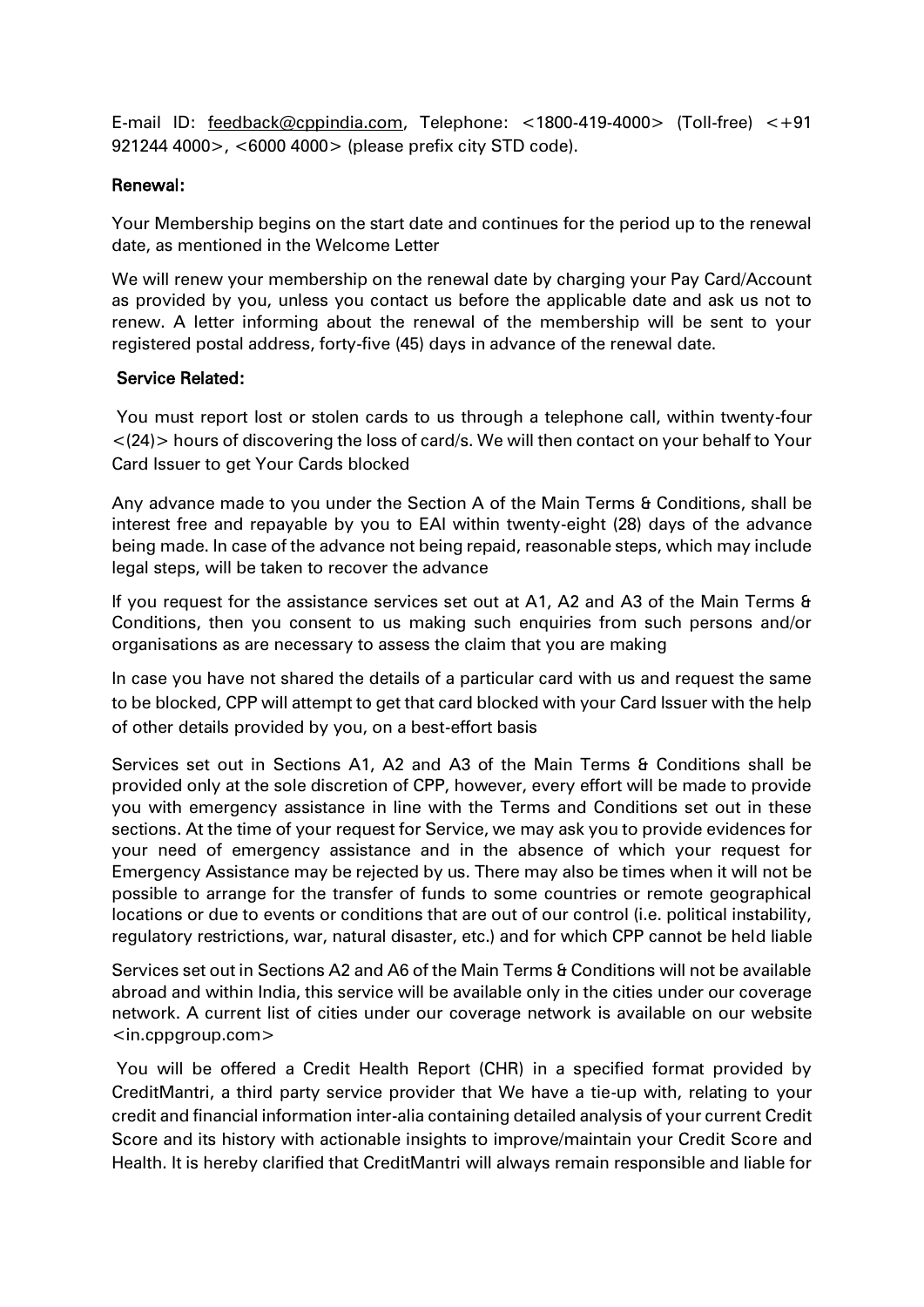any services/claims arising from the use of the Credit Health Report. You will be governed by the specific Terms and Conditions of CreditMantri as applicable to you at the time of usage of the Coupon Code for CHR. Our role in relation to this service provided to You shall be limited to that of a mere facilitator, and We shall not in any manner be liable to You for any loss, damage or compensation in relation to or arising from the use of this service. For other conditions and limitations relating to this Service, please refer to Section A4 of the detailed Terms & Conditions

You will be offered a comprehensive F-Secure internet security solution for your Computer (Laptop/Desktop), powered and owned by F-Secure, a third party supplier/service provider, which you must download on your Computer/Equipment and provide the information required to install and run the F-Secure application, failing which you may not be able to get the services listed under Section A5 of the Main Terms and Conditions. It is hereby clarified that F-Secure Internet Security is the property of F-Secure and F-Secure will always remain responsible and liable for any service/claim arising from the use of F-Secure Internet Security by you. You are governed by and must comply with the specific Licence Agreement and the Terms and Conditions of the End-User Licence Agreement (EULA) of F-Secure, as applicable to you. Our role in relation to the distribution of F-Secure Internet Security to you shall be limited to that of a mere facilitator, and we shall not in any manner be liable to you for any loss, damage or compensation in relation to or arising from the use of F-Secure Internet Security. For other conditions and limitations relating to this Service, please refer to Section A5 of the Main Terms & Conditions

You will be offered a Roadside Assistance for any one of your vehicles (car or bike) for which we will liaison with TVS Auto Assist, who is our third party supplier/service provider, and will facilitate the services specified in Section A6 of the Main Terms & Conditions. However, if the registered car is more than<8> years old, or the registered two-wheeler is more than <5> years old, the assistance stipulated in A6.1 – A6.4 (inclusive) will not be provided. For other conditions and limitations relating to this Service, please refer to Section A6 of the Main Terms & Conditions

You hereby expressly accord your consent allowing CPP to collect all the required data/information, including any sensitive personal data or information from you, to service you and to transfer/utilise your personal information with our approved suppliers/service providers, including our group companies for the purpose of sending correspondence to you and providing some of the features of the membership to you. Please refer to detailed Data Protection Notice in the Main Terms & Conditions.

## Agreement and Terms & Conditions for your Card Protection Membership:

| <b>CPP Card Protection Membership</b> | Coverage      | Fee (in INR) |
|---------------------------------------|---------------|--------------|
| <b>Classic – Single</b>               | Single Member | < 1,699      |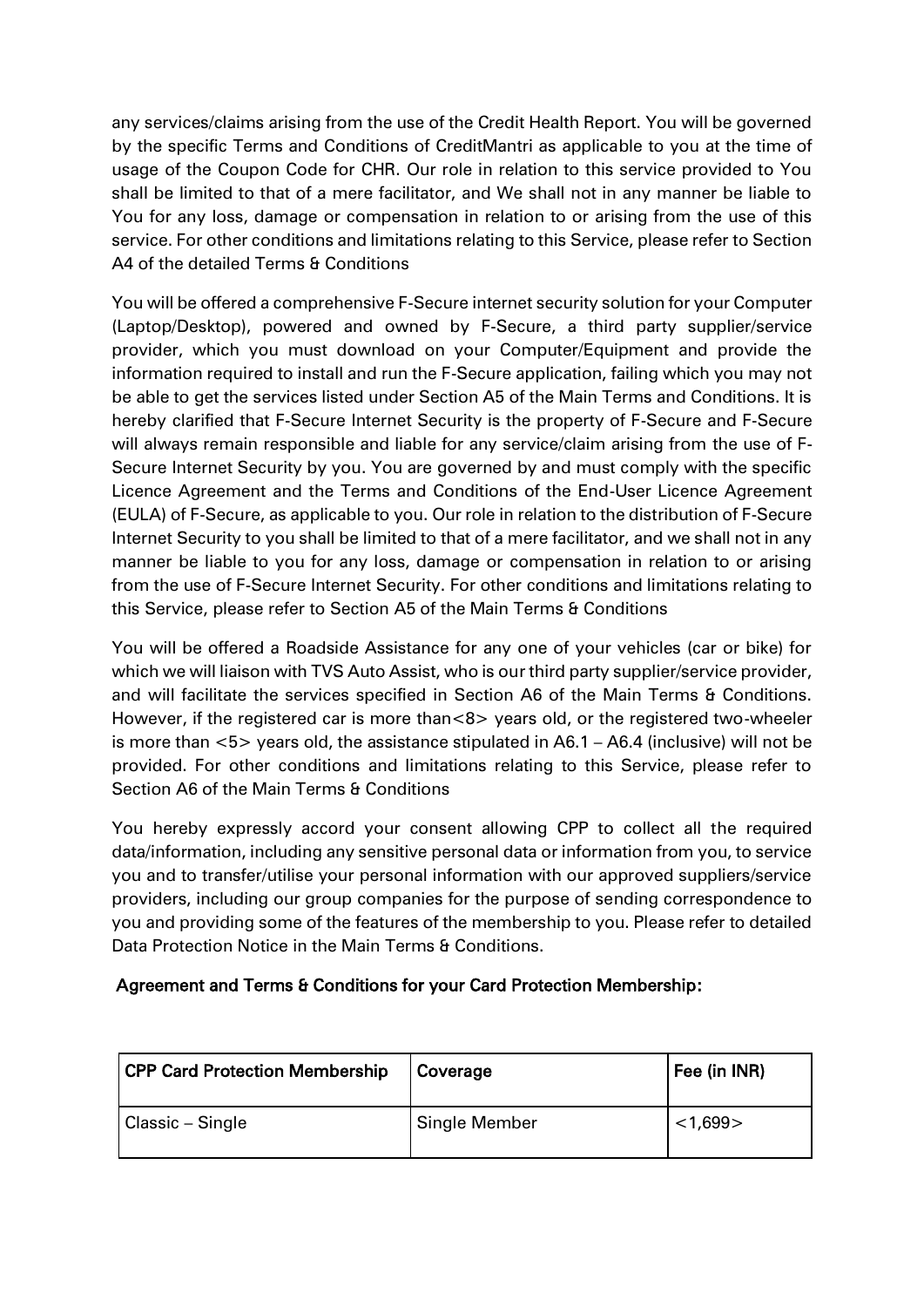| Premium - Joint   | <b>Member and Spouse</b>   | < 2,199>  |
|-------------------|----------------------------|-----------|
| Platinum – Family | Member, Spouse and Parents | 1 < 2.799 |

Please read this document carefully. It sets out the Terms and Conditions of your Agreement with CPP Assistance Services Private Limited for the Card Protection Service.

### Definitions:

Where the following words are used in these Terms and Conditions, they will have the meanings asserted here:

Abroad – In a country other than India.

Agreement – The Terms and Conditions of the CPP Card Protection Service product and any changes thereof.

Card – Your Credit, Debit, Prepaid, cash and other similar Cards.

Card Loss – Loss by You or theft from You, of a Card.

CPP - CPP Assistance Services Private Limited, whose corporate office address is <Ground Floor, Wing – A, Golf View Corporate Tower – A, Golf Course Road, Sector – 42, Gurgaon – 122002, Haryana India and registered office is at A-370, 2 Floor, Kalkaji, New Delhi 110019>.

Credit Health Report (CHR) – Report in a specified format provided by Credit Mantri, relating to your credit and financial information inter-alia containing a detailed analysis of your current Credit Score and its history.

CreditMantri – CreditMantri Finserve Private Limited

Credit Score – Creditworthiness score provided by Credit Information Companies like Equifax etc. in accordance with Credit Information Companies (Regulation) Act, 2005 read with the rules and regulations made thereunder ("CIC Law").

EAI – Europ Assistance India Private Limited

Equifax – Equifax Credit Information Services Private Limited

Family – Family to include Spouse and Parents, specifically named by the Member, entitled to use the Service (applicable only in case of Platinum Membership).

Fee – The total amount as mentioned in the table above, inclusive of all applicable taxes, that You pay towards your Membership, shown in your Welcome Pack or as agreed with You from time to time. CPP reserves the right to revise its Fee at any point of time.

F-Secure – F-Secure Corporation and (or) F-Secure Private Limited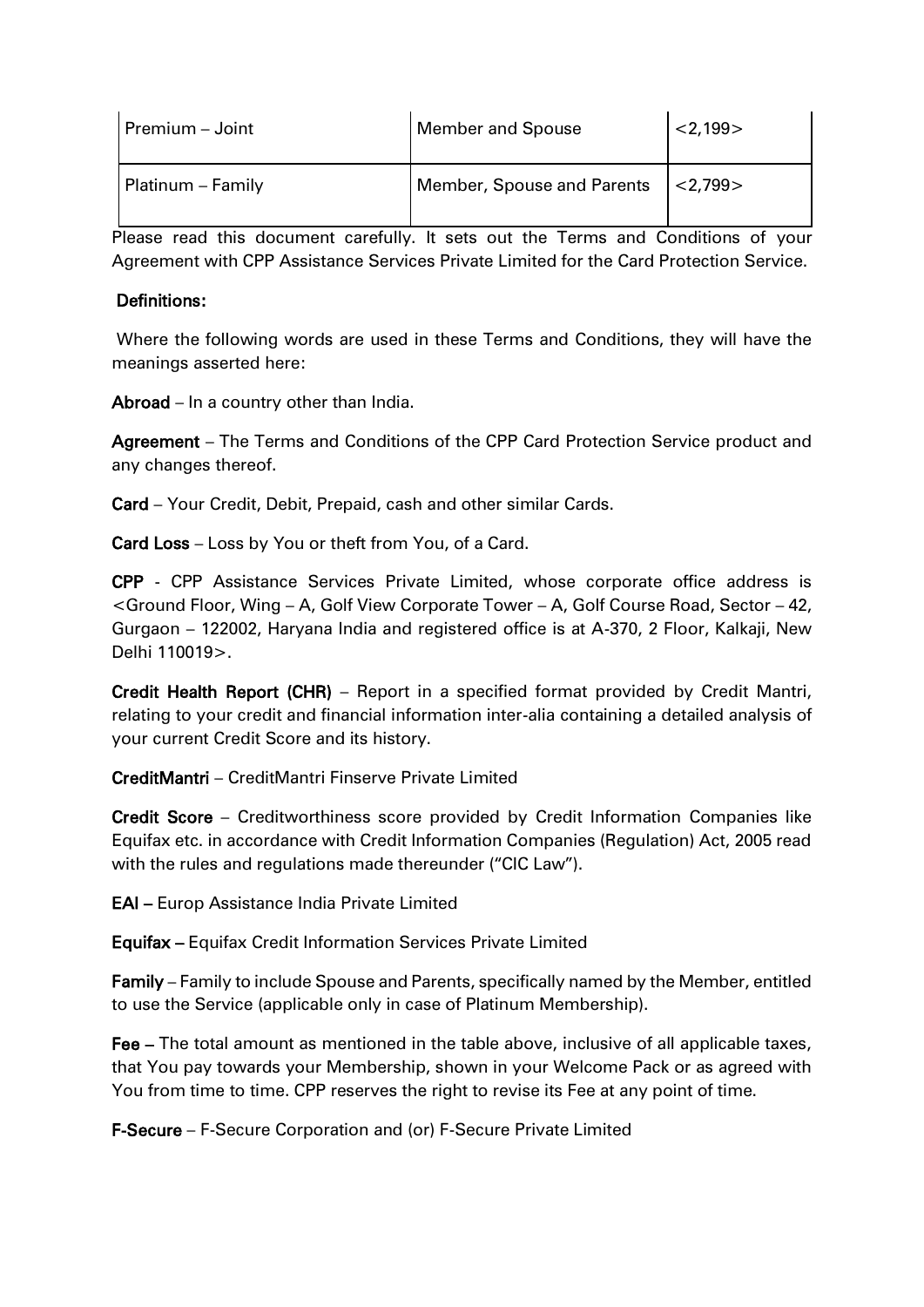F-Secure Internet Security – A comprehensive internet security solution relating to your computer (desktop or laptop), owned and provided by F-Secure.

Home – The place where you permanently reside; which you have filled out as your address while registering for the Membership with us.

Issuer – The issuers of the Cards.

Joint Member – Joint Member to include Spouse, specifically named by the Member, entitled to use the Service (applicable only in case of Premium Membership).

**Member | Customer** – The person who has purchased and is entitled to use the Service, whose name appears in the Welcome Pack.

Membership – Your right to use the Service, for each year for which you pay the Fee, as per the Agreement.

Pay Card/ Pay Account – The card or bank account from which the Fee will be collected.

Period of Agreement – The twelve (12) month period from the Start Date.

Registered Vehicle - The vehicle you have registered with us for roadside assistance.

Renewal Date – The renewal date for your Membership, which is shown in your Welcome Pack or which we agree with You on, from time to time.

Roadside Assistance – The services that will be provided to you by TVS Auto Assist in relation to the breakdown of your Registered Vehicle.

Service – Shall have the meaning given to it in paragraph A below.

Start Date – The date on which the Membership commences as set out in your Welcome Pack, sent to you by us.

TVS Auto Assist – A division of Ki Mobility Solutions Pvt Ltd.

### We, us, our – CPP

Welcome Pack - The pack we send to you when you have purchased (or renewed) the Membership for the Services containing these Terms and Conditions and other information relevant to the Service.

Year – A period of twelve (12) consecutive months.

You, your – The Member (including Joint Member in case of Premium) and Family (in case of Platinum).

The Card Protection service is provided by CPP Assistance Services Private Limited, whose corporate office address is <Ground Floor, Wing – A, Golf View Corporate Tower – A, Golf Course Road, Sector – 42, Gurgaon - 122002, Haryana, India> in conjunction with its third party suppliers/service providers.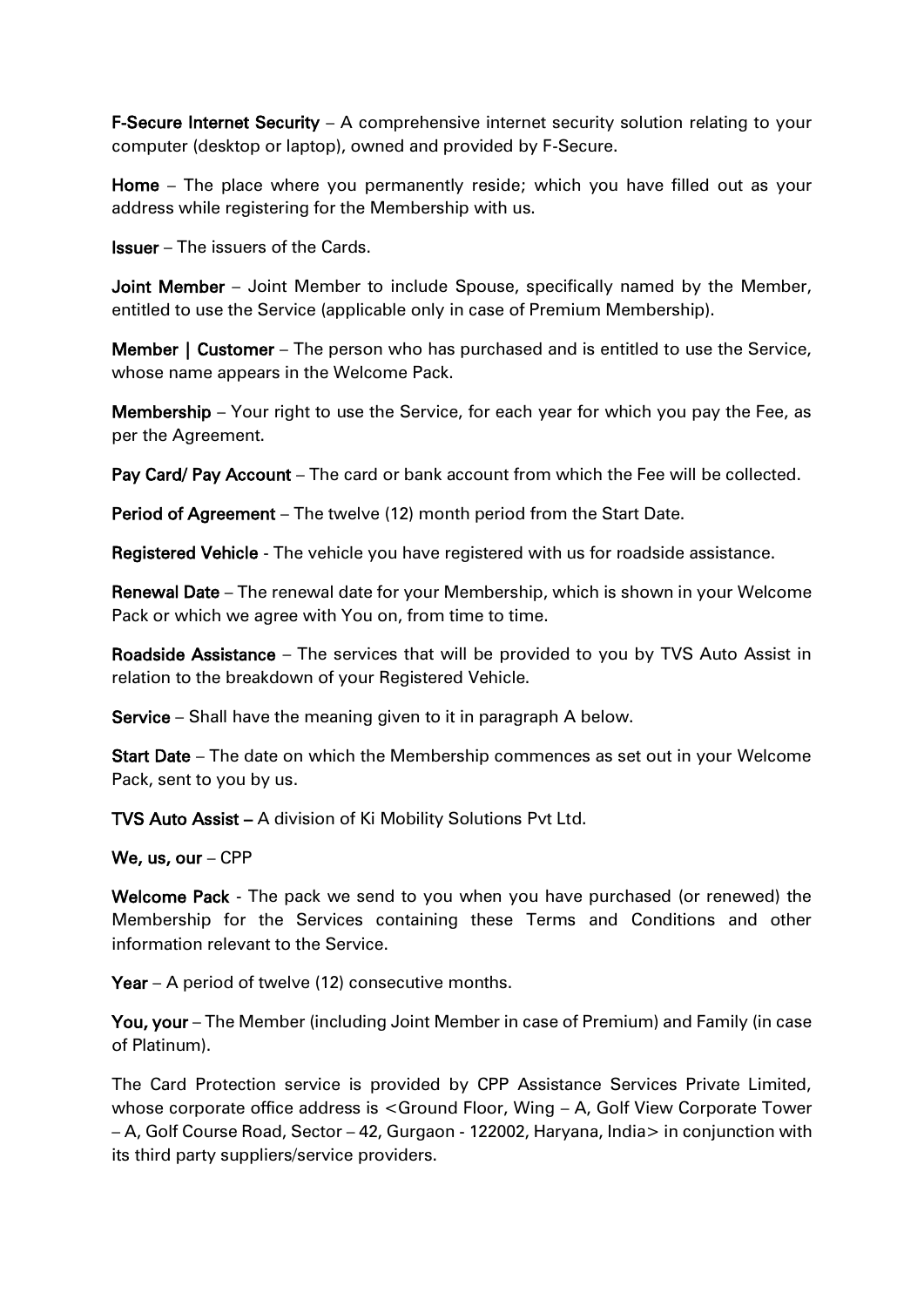Should you have any query about these Terms and Conditions or your Membership, you can contact us by e-mail at [<feedback@cppindia.com>](mailto:feedback@cppindia.com) or by calling us on <1800-419- 4000> (Toll-free) or <+91 921244 4000> or <6000 4000> (please prefix your city STD code) (lines open twenty-four <(24)> hours a day, seven <(7)> days a week). You can also write to us at the following address:

<CPP Assistance Services (Pvt) Ltd.,

P O Box No 826,

Kalkaji Post Office,

New Delhi – 110019>

## Card Protection:

## A: Assistance Services – what is provided?

When you report a Card Loss to us, we will contact the Issuers and ask them to cancel the Card.

If you request at the time of reporting your Card Loss, the assistance services set out at A1, A2 and A3 may be available to you through EAI, who has contracted with us, to provide you with the assistance services set out at A1, A2 and A3 below. You consent to us making such enquiries from such persons and/or organisations as are necessary to assess the claim that you are making. At the time of your request for Service, we may ask you to provide evidences for your need of emergency assistance and in the absence of which, your request for Emergency Assistance may be rejected by Us.

Any advance made to you under Section A shall be interest free and repayable by you to EAI, within twenty-eight (28) days of the advance being made. In case of the advance not being repaid, then steps will be taken to recover the advance, which may include legal steps, the costs of recovery which may be added to the outstanding balance of the advance made.

## A1: Advance of Emergency Hotel Bills:

1. If you are Abroad at the time of the Card Loss, We will facilitate through EAI an advance, directly to your hotel to cover your hotel bill up to Rs <80,000> (Classic), Rs <120,000> per member (Premium), Rs <160,000> per member (Platinum)

2. We will facilitate through EAI an advance direct to your hotel to cover your hotel bill up to Rs <40,000> (Classic), Rs <60,000> per member (Premium), Rs <80,000> per member (Platinum), if you suffer a Card Loss in India.

# A2: Emergency Cash Advance:

1. If you are in India at the time of the Card Loss, We will facilitate through EAI an emergency cash advance for you of up to the total amount of Rs <5,000> (Classic), or Rs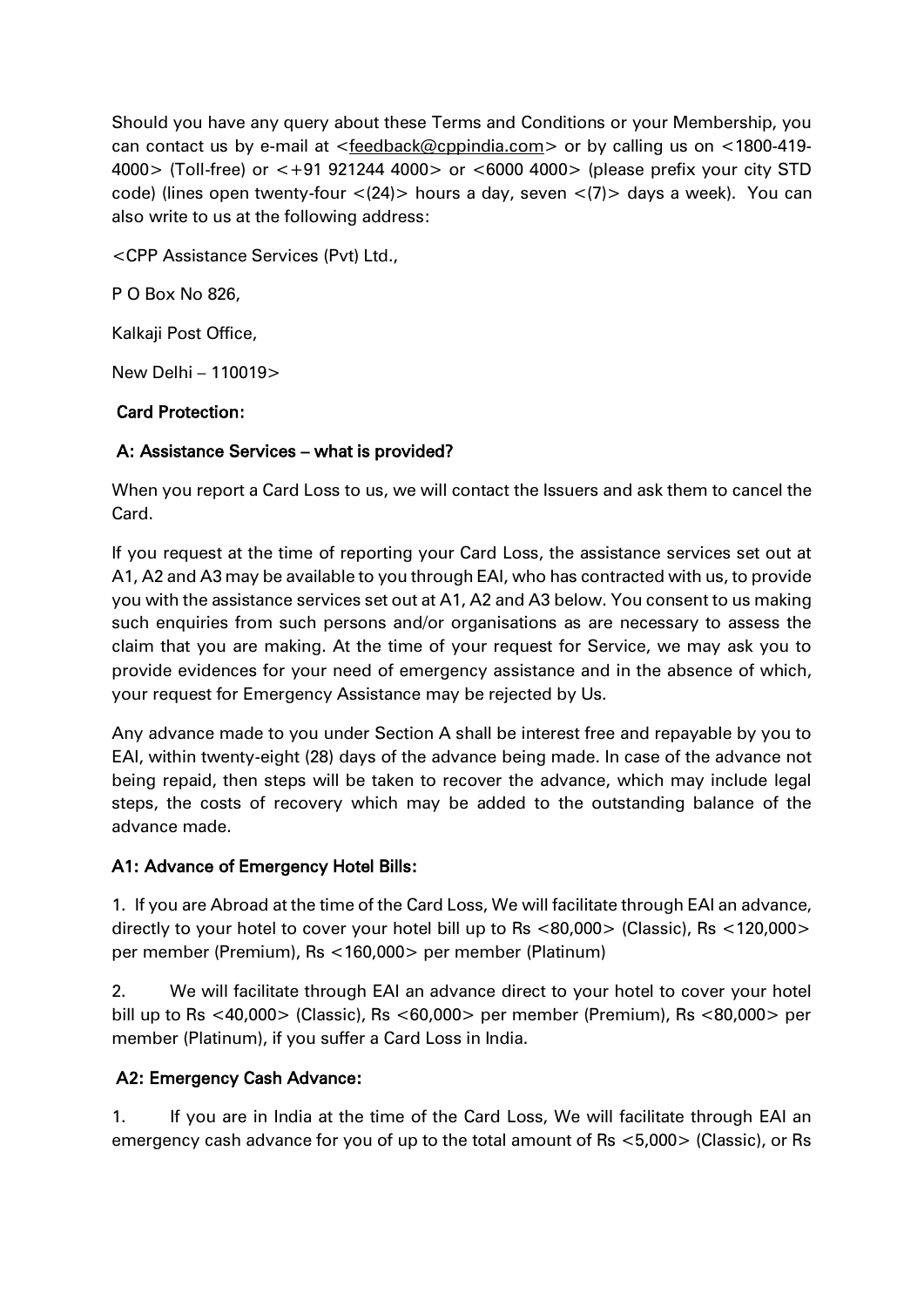<20,000> (Premium/ Platinum) for basic living expenses and to help you reach your home, if some or part of your cash is lost or stolen at the same time as the Card Loss.

# A3: Advance of Replacement Travel Tickets:

1. We will facilitate through EAI replacement travel tickets against an advance, for You of up to Rs <80,000> (Classic), Rs <120,000> per member (Premium), Rs <160,000> per member (Platinum), so that You can return to the travel destination nearest to Your Home. We will do this if Your travel tickets are lost or stolen at the same time as the Card Loss when You are Abroad

2. We will facilitate through EAI replacement travel tickets against an advance, for You of up to Rs <40,000> (Classic), Rs <60,000> per member (Premium), Rs <80,000> per member (Platinum), so that You can return to the travel destination nearest to Your Home. We will do this if Your travel tickets are lost or stolen at the same time as the Card Loss whilst You are in India.

# A4: CreditMantri:

# What is provided?

You will be offered a Report in a specified format provided by CreditMantri, a third party service provider that We have a tie-up with, relating to Your credit and financial information inter-alia containing detailed analysis of Your current Credit Score and its history with actionable insights to improve/maintain Your Credit Score and Health.

All banks are required to review Your Credit history of Your loans and Card transactions prior to approving any further loan or credit. The CHR will help You understand and interpret the Credit Score, issued by Credit Information Companies, like Equifax, etc.

For additional information and guidance on your Credit Score, please visit <https:/[/www.](http://www/) creditmantri.com/credit-score-advice/> .

Limitations and Conditions:

Any or all content of the Credit Health Report provided by CreditMantri is not guaranteed by Us. Our role is merely that of a facilitator to arrange the CHR from CreditMantri, subject to specific terms & conditions of CreditMantri as listed below, and We shall not be responsible for the accuracy, completeness, and veracity of any and all such information as received or provided to you in CHR. Furthermore, we shall not in any manner be liable to you for any loss, claim, damage or compensation in relation to or arising from this CHR or the use of Coupon Code at CreditMantri website.

For deriving this benefit, you are provided with a unique CreditMantri CHR Coupon Code in the Pack. Please note that you are governed by and must adhere to the following specific Terms and Conditions:

By registering at the CreditMantri Website [<www.creditmantri.com>](http://www.creditmantri.com/), you are bound by the generic Terms and Conditions of CreditMantri, as may be amended from time to time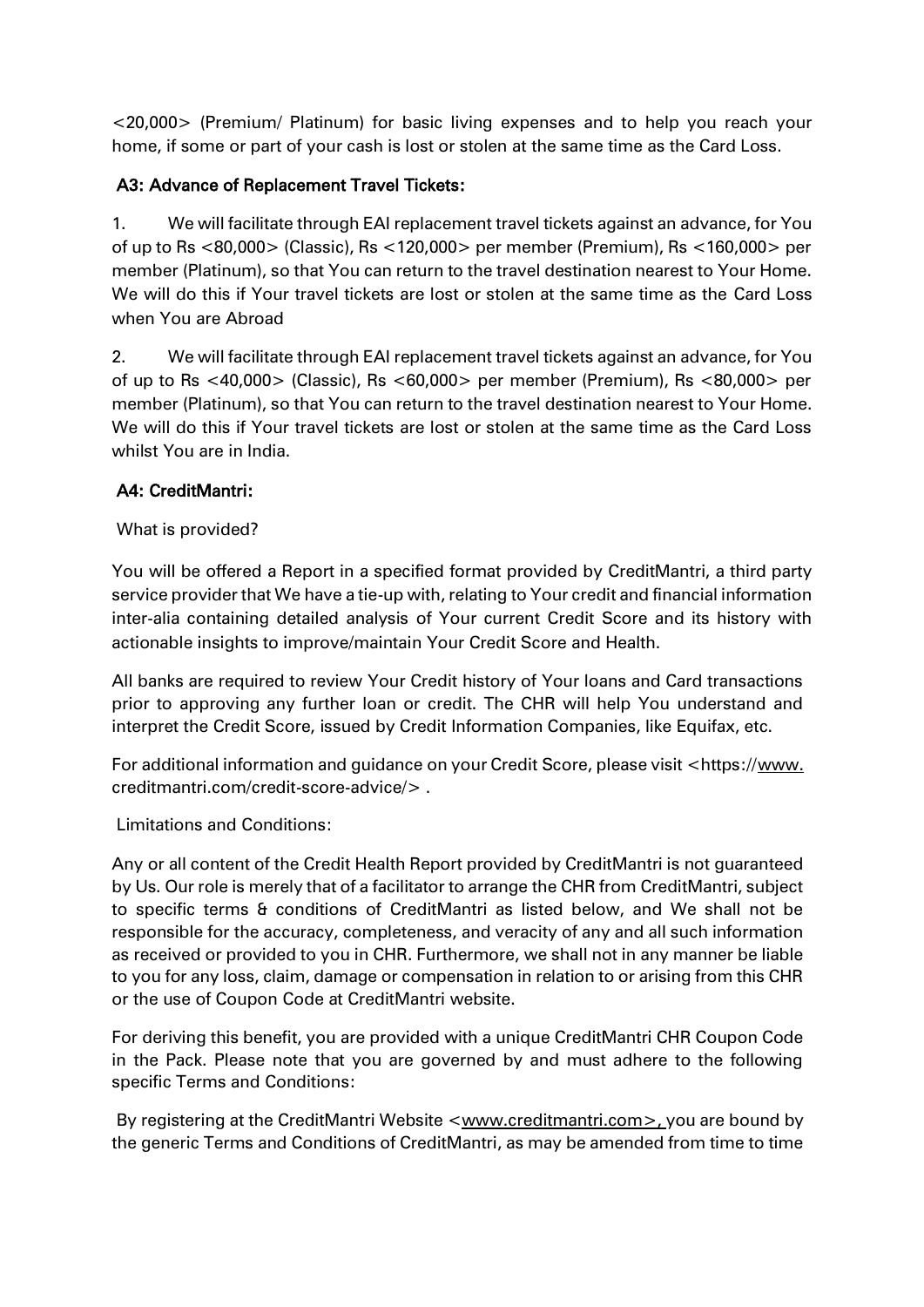The Coupon Code provided is valid only for a period of twelve (12) months from the date of issue and can be redeemed once from CreditMantri and cannot be used again or for any other service that CreditMantri may provide. As a part of this service, you will get a detailed Credit Health Report, immediately, when you use the Coupon Code and for every month, for the next 11 months

You authorise and give explicit consent to CreditMantri to apply for and receive your credit information from Equifax

You hereby authorise and give explicit consent to CreditMantri, to send e-mails or SMSs or contact you at the e-mail address and mobile number provided at the time of registration on the CreditMantri website

You hereby explicitly waive requirements under TRAI DND (Do not Call) listing, for the purpose of availing services from CreditMantri

You hereby agree to provide necessary Know your Customer (KYC) information, such as ID proof and Address proof to CreditMantri, to apply for your credit information with Equifax

You hereby agree to provide any additional information, and if required you agree to upload a copy of your KYC documents on the CreditMantri website, as may be required by Equifax

Equifax or any CIC shall provide your credit information to CreditMantri only if the information provided matches with the records available with Equifax

CreditMantri can provide you with a CHR only if it is able to obtain credit information from Equifax, based on the information provided by you

You hereby agree and confirm that in case CreditMantri is not able to obtain any information from Equifax based on the KYC information provided by you, CreditMantri shall not be obliged to either refund or substitute the value of the redemption coupon for any other service it provides, in part or in full

Our role in relation to this service provided to you shall be limited to that of a mere facilitator, and we shall not in any manner be liable to you for any loss, damage or compensation in relation to or arising from the use of this service.

### A5: F-Secure Internet Security (for your Computer - Desktop or Laptop):

You will be offered a comprehensive internet security solution for your Computer, powered and owned by F-Secure, who is a third party supplier/service provider and will provide the benefits, as mentioned below. To derive this benefit, an F-Secure Internet Security key and download instructions will be provided to you through the Pack or through text message (SMS), to the mobile number provided by you.

### What is provided?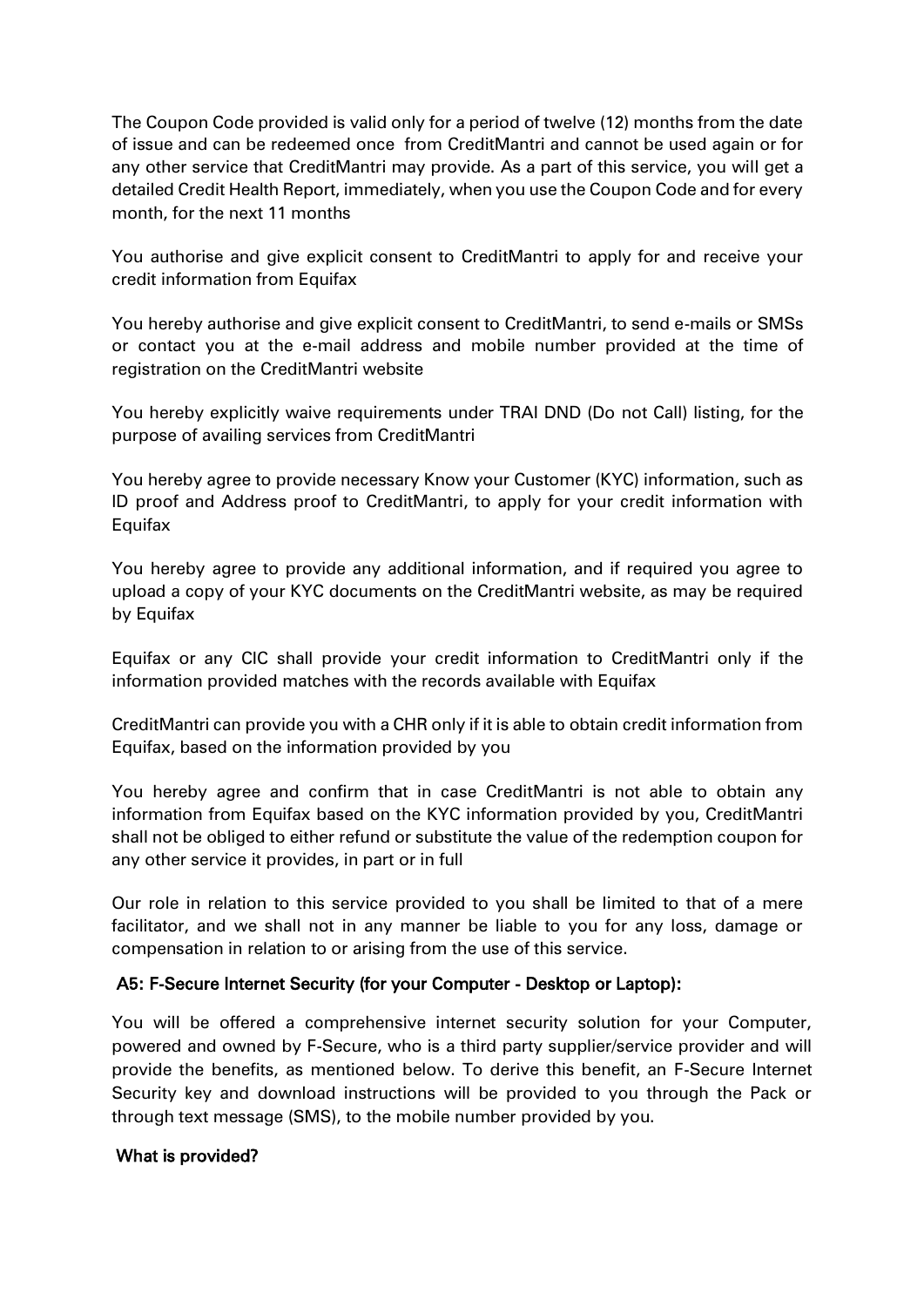F-Secure Internet Security protects your digital content with real-time protection against malware, hackers, identity theft, harmful and unsavoury web sites. your online banking transactions are more secured with F-Secure Banking Protection. The features include:

- Protection against viruses, spyware, ransomware and other malware
- Always up-to-date, without slowing down your device
- Stops intrusions on your device
- Easy to install and simple to use
- Customer support available through online chat and on phone call
- Worry-free surfing and shopping, with Browsing Protection
- Safe online experience for your children, with Parental Control
- Cloud-based, real-time protection against all online threats
- Secure, session-based online banking with Banking Protection
- Comprehensive exploit protection with DeepGuard 5.

For deriving benefit from F-Secure, you must adhere to the following specific Terms and Conditions:

i. You are governed by and must comply with the specific Licence Agreement and Terms and Conditions of F-Secure, as applicable to you. They are available for review at [<www.f](http://www.f-secure.com/)[secure.com>](http://www.f-secure.com/)

ii. The supported platform are Windows 7 (SP 1), Windows 8.1, Windows 10. ARM-based tablets are not supported

iii. Your computer (Desktop/Laptop) must have Intel Pentium 4 or higher processor

iv. You must ensure that your computer is equipped with at least 1GB RAM

v. You must download the F-Secure Internet Security application on your computer and provide the information required to install and run the F-Secure application, on your computer

vi. F-Secure Internet Security is provided by F-Secure and F-Secure may at its discretion, add, modify or remove the product features during the Agreement Period, for which We cannot be held liable in any manner.

## A6: Roadside Assistance (for one car or bike):

If there is a breakdown of your Registered Vehicle and you require our assistance service in relation to your Registered Vehicle, We will liaise with TVS Auto Assist, who is our third party supplier/service provider, and facilitate the specified services stated below.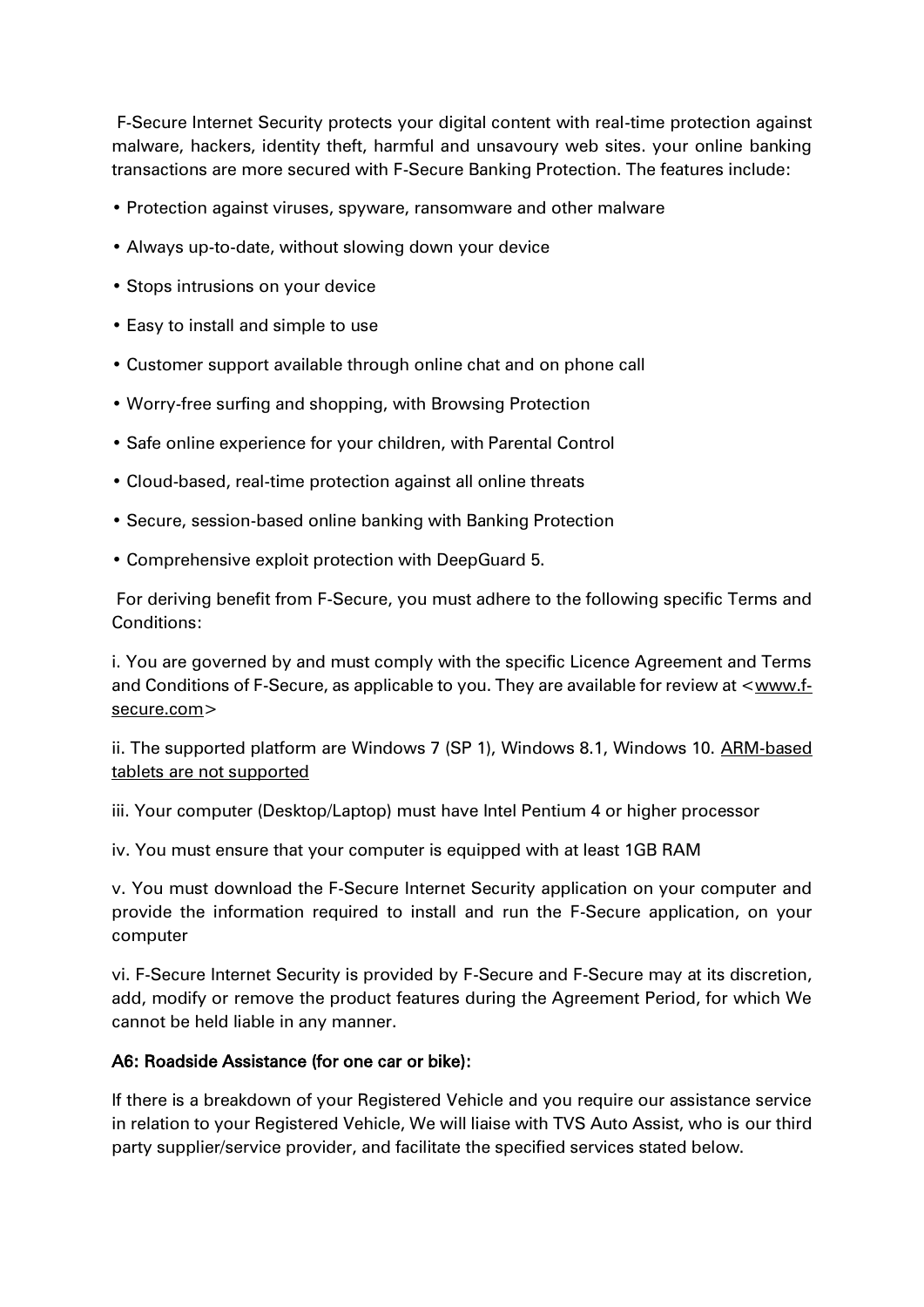Territorial Scope: Roadside Assistance Services will be provided within <75> kms radius from the city centre in the cities under the coverage network of TVS Auto Assist, in the Republic of India. A current list of cities where the below services are provided is available on our website <in.cppgroup.com> .

## What is provided?

## 1. Assistance over Phone:

In case of a breakdown, wherein Customers are calling for support, TVS Auto Assist shall understand the basic problem prior to offering solutions. Some minor issues can be supported over the phone. For e.g. issues such as, helping the Customer with the basic checks & Information, locating the nearest dealer, locating the nearest medical assistance (based on availability), etc.

## A6.2 Onsite Support for Minor Repairs:

In case the Vehicle covered under this Agreement has a breakdown due to minor mechanical/electrical fault, TVS Auto Assist shall support by arranging a vehicle technician to the breakdown location, within a time period of sixty minutes. TVS Auto Assist will bear the labour cost and conveyance charges. Cost of spare parts, if required, to repair the vehicle on the spot (outside coverage area) or to obtain such material & spare parts will be borne by the Customer.

## A6.3 Rundown of Battery:

In case the Vehicle has a breakdown due to a battery rundown, TVS Auto Assist will arrange a vehicle technician to jump start the vehicle through appropriate means. TVS Auto Assist will bear the labour cost and conveyance charges.

## A6.4 Towing of the Registered Vehicle:

In case a Vehicle is immobilised from a breakdown or an accident, and "On-site" preliminary support to make the vehicle roadworthy cannot be arranged, TVS Auto Assist shall arrange for the same and bear the expense for transferring the Vehicle to a Customer Preferred Workshop or the Nearest Authorised outlet of the Original Equipment Manufacturer (OEM). These services shall be provided using equipment deemed most suitable by TVS Auto Assist. Limit for such transfer distance shall be <75> kms from the breakdown location. In case transfer distance is greater than <75> kms, the costs in excess of <75> kms shall be borne by the Customer.

Towing will be available for mechanical breakdown, accidents and also key lost cases, where repair cannot be made on the spot. For accident cases, towing will be activated on the completion of police formalities, if any.

## A6.5 Key Services:

In case vehicle becomes immobilised because the key is locked inside the vehicle or the key is lost, TVS Auto Assist will provide assistance to the customer by towing the vehicle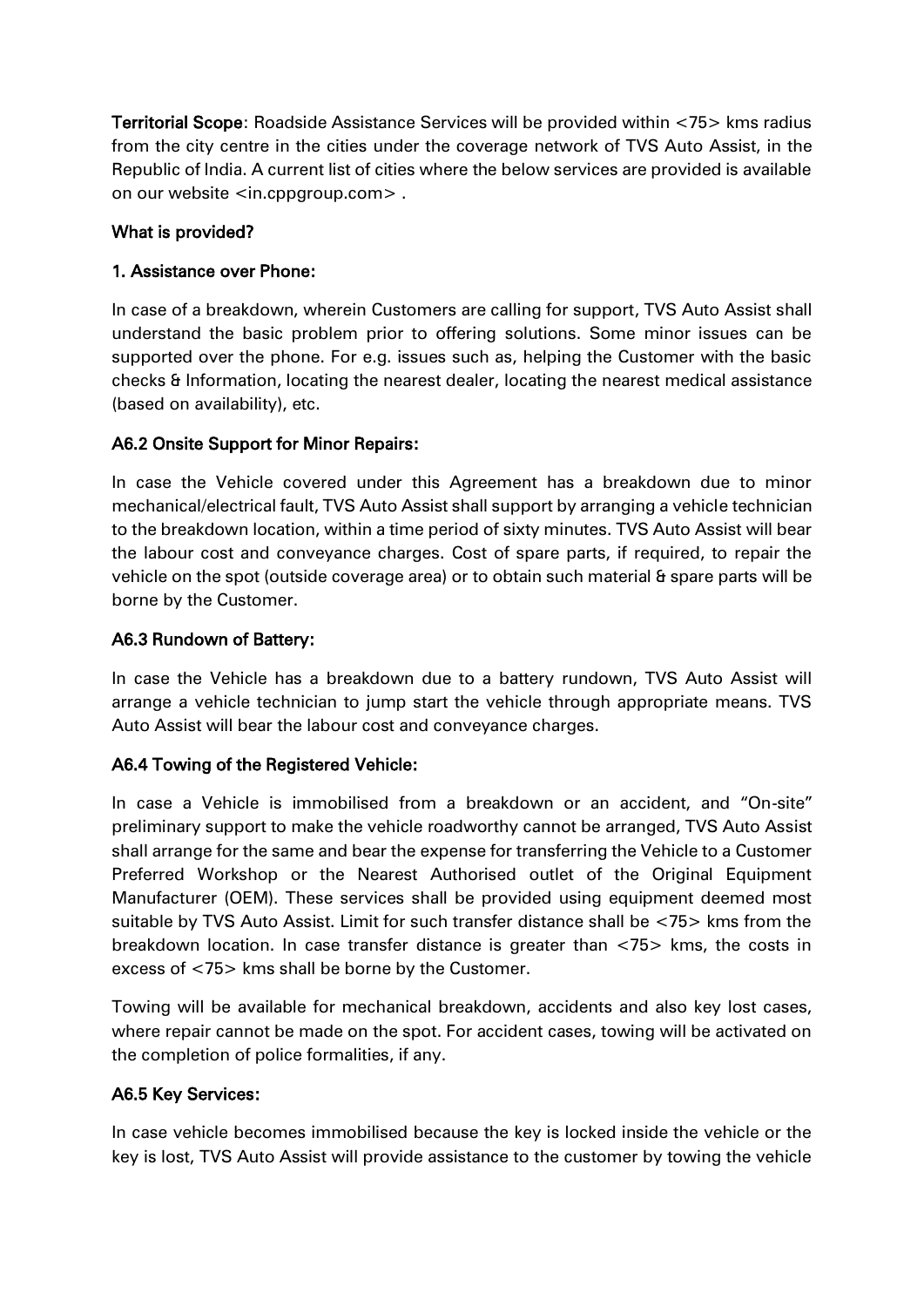to the nearest authorised workshop within <75> kms. Also, delivery of a spare key will be arranged.

# A6.6 Fuel Delivery:

If the vehicle becomes immobile due to empty fuel tank, TVS Auto Assist will support the customer by arranging (5 litre) Petrol & Diesel for 4 wheelers & (2 litre) Petrol for 2 wheelers to the customer. TVS Auto Assist will bear the labour cost and conveyance charges. Fuel charges shall be borne by end customer/user. This service is based on availability of fuel.

## A6.7 Incorrect Fuelling:

During incorrect fuelling, TVS Auto Assist will tow the vehicle to the nearest authorised workshop or a Customer preferred workshop up to <75> kms and the towing cost will not be borne by the customer.

## A6.8 Flat Tyre Support:

In case the Vehicle has a puncture or tyre burst, TVS Auto Assist shall support the Customer in replacing the flat tyre with a spare tyre. In case of non-availability of a spare tyre, TVS Auto Assist will try to repair the faulty tyre. This service is based on the availability of tyre repair shops near the breakdown location. All the costs related to rendering such service will be charged to the customers.

## A6.9 Co-ordination in Extraction or Removal of Vehicle:

In case of vehicle being stuck in a ditch, a pit or a valley, co-ordination will be done with external agencies, wherever possible, and the cost will have to be borne by the Customer. Any consequential damage during the process will be borne by the Customer. Service-Level Agreement (SLA) is not applicable in such cases.

## A6.10 Taxi Assistance

In case a Covered Vehicle is immobilised due to a breakdown or an accident, and "Onsite" preliminary support to make the vehicle roadworthy, is not available, TVS Auto Assist shall arrange and bear the expense for transferring the Covered Vehicle to the nearest Authorised Workshop or a Customer Preferred Workshop, up to <75> kms. To help the Customer continue with his/her journey, TVS Auto Assist will provide taxi assistance for the first <50> kms from the breakdown location, while the cost for the excess distance will have to be borne by the Customer.

## A6.11 Medical/Legal Accommodation:

In case of any medical or legal issue arising due to a breakdown or an accident, TVS Auto Assist shall provide contact details of nearby professionals in the related field and try to ensure their first contact, in order to provide convenience to customers. In this area TVS Auto Assist shall merely be a facilitator and shall not be held responsible for the quality of services and the actual charges will be borne by the customer. TVS Auto Assist's role shall end as soon as we provide the contact details to the customer. In case such services are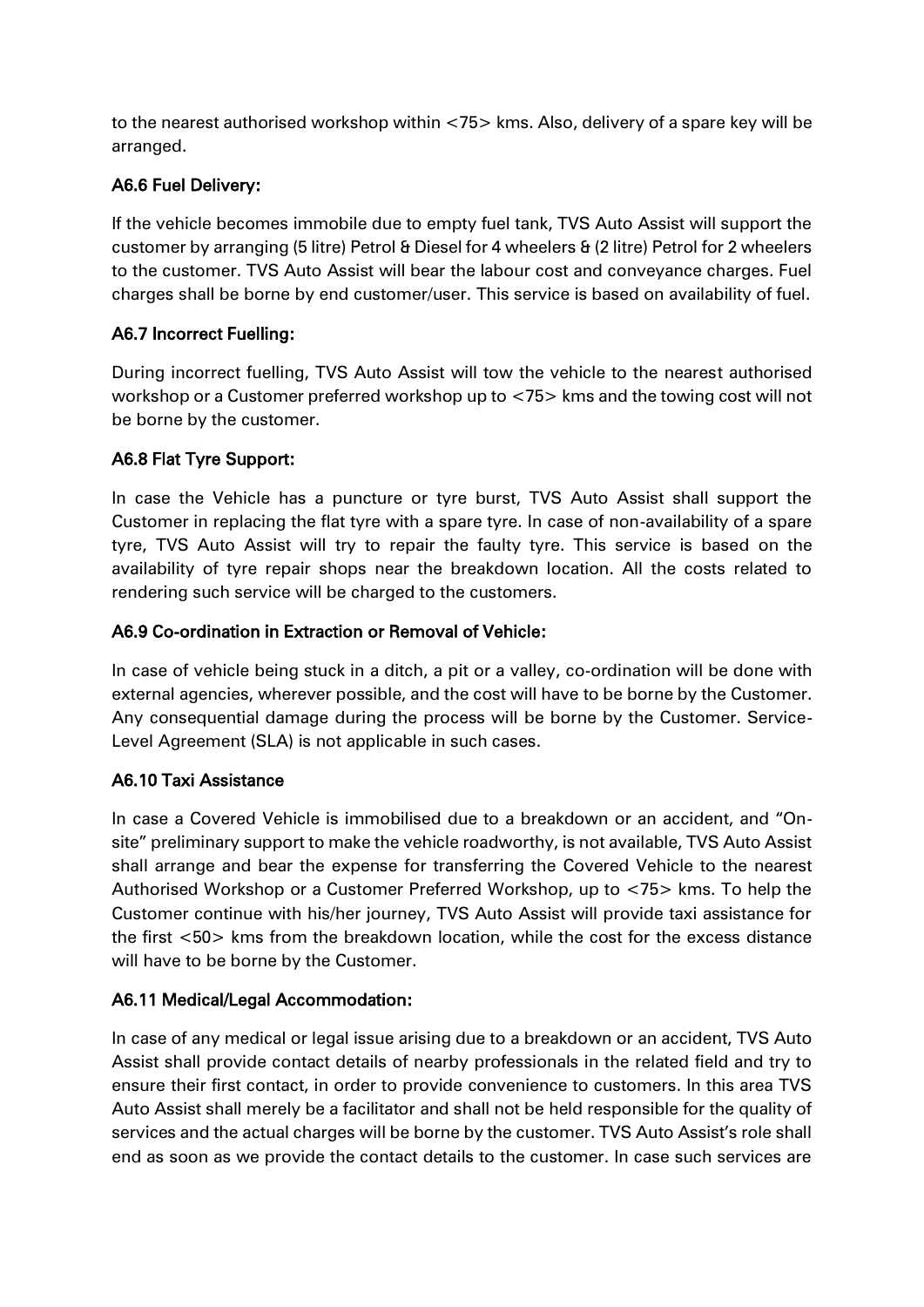not available in the concerned area, TVS Auto Assist shall not be held responsible in any manner, whatsoever.

### Outstation Benefits:

## A6.12. Hotel Accommodation:

In case of outstation breakdown, TVS Auto Assist will co-ordinate for hotel accommodation. All related hotel charges will be payable by the customer.

## A6.13. Inward & Forward Journey:

In case of outstation benefits, TVS Auto Assist will co- ordinate for the inward or forward Journey. All related charges will be payable by the customer.

### A6.14. General Conditions and Exclusions:

The Roadside Assistance services facilitated by us for you will be limited to the conditions listed below:

### General Conditions:

You may register one vehicle against this membership. The assistance services provided will also cover your passenger car, if another authorised driver is driving. If you register a two-wheeler, then only you may use the assistance services provided in this Membership. If you change your vehicle, you must send your RC copy for approval by CPP, before the Registered Vehicle is changed.

### Restricted Exclusions:

If the Registered passenger car is more than <8> years old or the registered two-wheeler is more than <5> years old, the assistance stipulated in A6.1 – A6.4 (inclusive) will not be provided.

### Events not covered under Road Side Assistance:

- 1. Faulty fuel gauge
- 2. Speedometer not working
- 3. Air-conditioning not working
- 4. Passenger door(s) cannot be opened and there are no passenger in the vehicle
- 5. Boot cannot be opened
- 6. The front and/or rear demisters are not functioning

7. Horn is not functioning. If the horn is sounding continuously, Assistance Services will be provided

8. Damaged door mirrors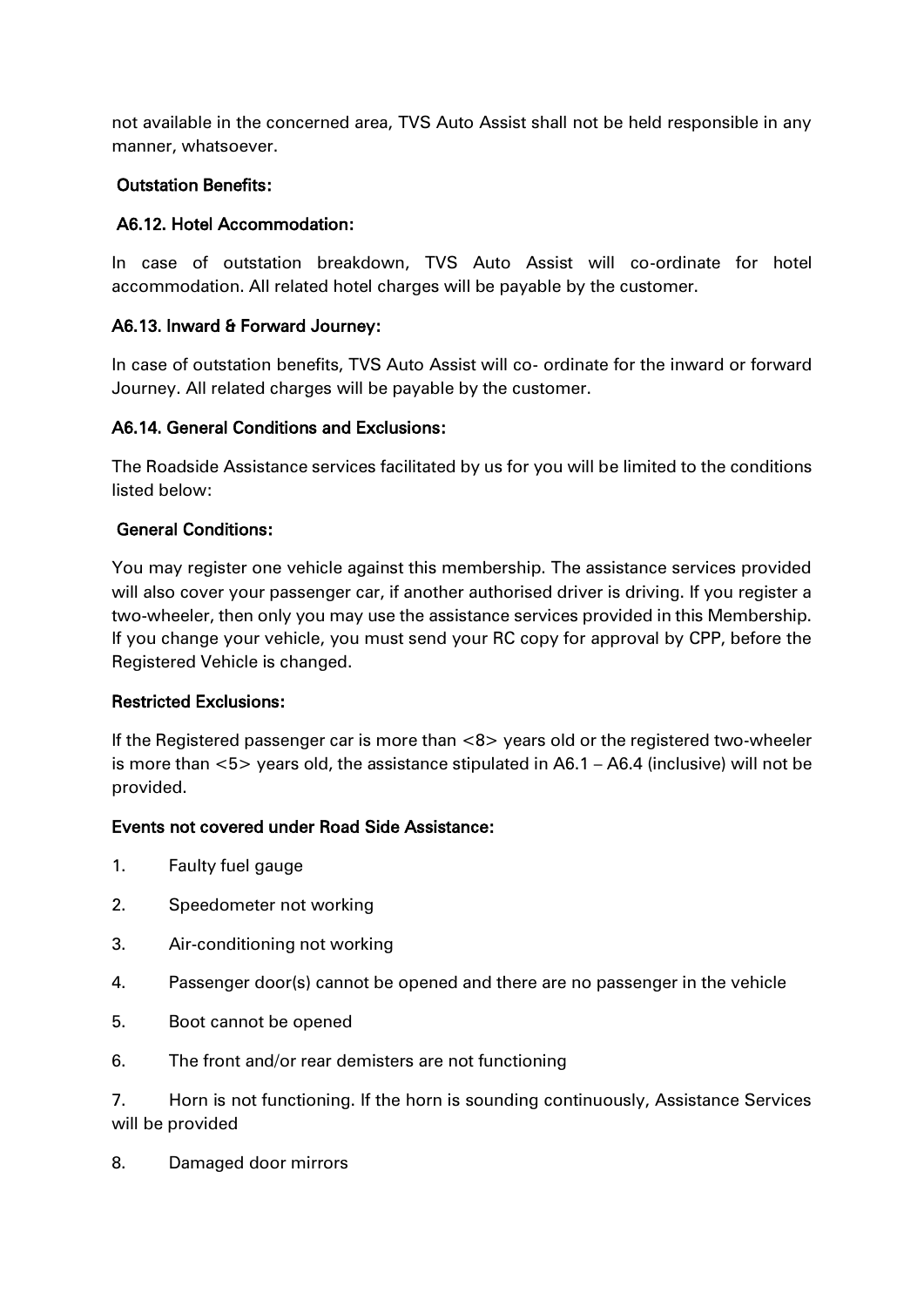9. When the rear view mirror is damaged, but it does not obstruct the driver's vision

10. Damaged or faulty fuel cap, but vehicle has not run out of petrol and there is enough fuel in the tank to enable the vehicle to reach the nearest authorised dealer

11. When the sun roof cannot be opened

12. When the sunroof cannot be closed, but weather conditions are fair and the vehicle is not exposed to any security risk

13. When windows cannot be opened

14. When windows cannot be closed but weather conditions are fair and the vehicle is not exposed to any security risk

15. Seat adjustor is faulty but the vehicle can be safely driven

16. When passenger seat belts are faulty but there is no passenger in the vehicle

17. Faulty security system unless the vehicle is immobilised or unless the alarm is sounding continuously

- 18. Transmission stuck in sports/winter mode
- 19. When the Anti-Lock Braking System (ABS) lights are illuminated
- 20. Air bag warning lights are illuminated
- 21. Traction control lights are illuminated
- 22. Other non-safety related lights/service warnings are illuminated
- 23. When your Vehicle runs out of windscreen wiper fluid
- 24. Front windscreen wipers are faulty but weather conditions are fair
- 25. Rear windscreen wiper is faulty
- 26. Vehicle pick-up and drop for routine maintenance is not included.

### Special Exclusions:

The following scenarios are special exclusions under Roadside Assistance, and therefore TVS Auto Assist will not be responsible for any assistance costs, as a result of any of the following:

1. Vehicle is involved in motor racing, rallies, speed or duration tests, practice runs or operating outside official roads

2. Assistance is required as a result of wars, riots, uprising, mass political demonstrations, pillage, strike, use for military purposes or acts of terrorism, earthquake damage, freak weather conditions, atmospheric phenomena, nuclear transformation phenomena or radiation caused by artificial acceleration of atomic particles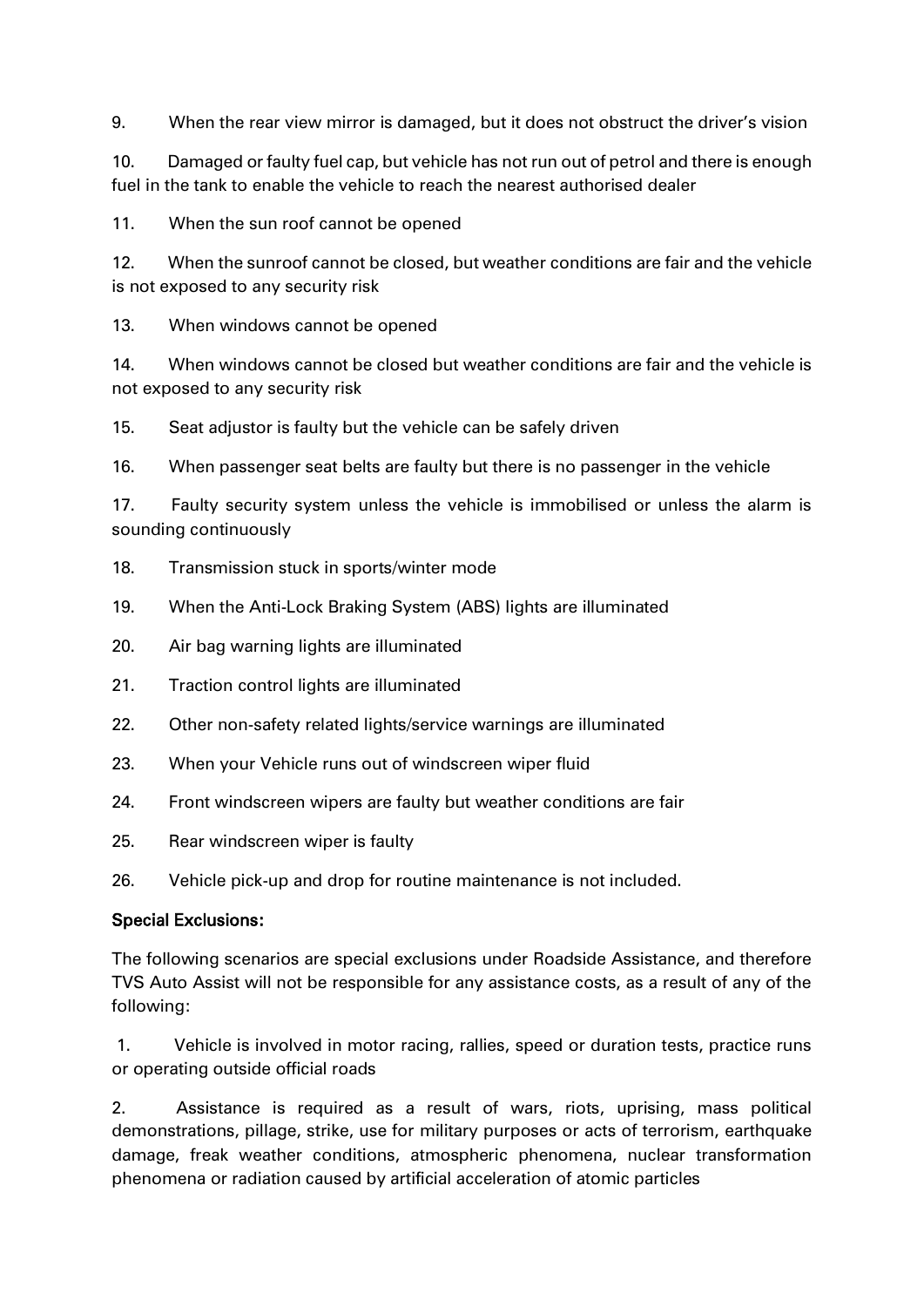3. Breakdown is caused by deliberate damage, vandalism or participation in a criminal act or offence

4. The immobilisation is resulting from the damage caused by intervention of the police or other authorities

5. Any damage resulting from the use of the vehicle against the recommendations of the owner manual

6. Any consequential costs and/or damage to the property as a result of a breakdown

7. Vehicles kept in a non-roadworthy condition or not serviced in accordance with the manufacturer's recommendations

8. Vehicles used in non-motoring roads

9. Abusive behaviour of the Customer, any fraudulent representation, malicious intent or suppression of facts vital to the rendering of Services

10. When the driver of the vehicle is found to be in any of the situations that are indicated below:

in a state of intoxication or under the influence of alcohol, drugs, toxins or narcotics

driving without permission to drive, or not having corresponding licence for the category of the Vehicle or in possession of invalid documents.

13. Any case where the breakdown is caused by deliberately inflicted damage, vandalism or participation in a criminal act or offence

14. Any prior case where the Customer has on prior occasions misused or abused the services

15. Accidents resulting from the illegitimate removal of the Vehicle

16. Accidents or breakdowns that occur when the Customer or the authorised driver has infringed upon the regulatory ordinances as far as the requisites and number of persons transported, weight and means of things and animals that can be transported or the form of handling them, etc.

17. Any vehicle involved in or liable to be involved in legal cases prior to or post immobilisation or which is to be kept in an as-is state as evidence or for any legal requirement

18. Vehicles lacking documentation or requirements, such as technical inspection of the Vehicles, obligatory insurance, etc., legally necessary to ply on public roads

19. Breakdowns or accidents caused by fuels, mineral essences, and other inflammable, explosive or toxic materials being transported in the Vehicle

20. Any large or wild animals being transported in the Vehicle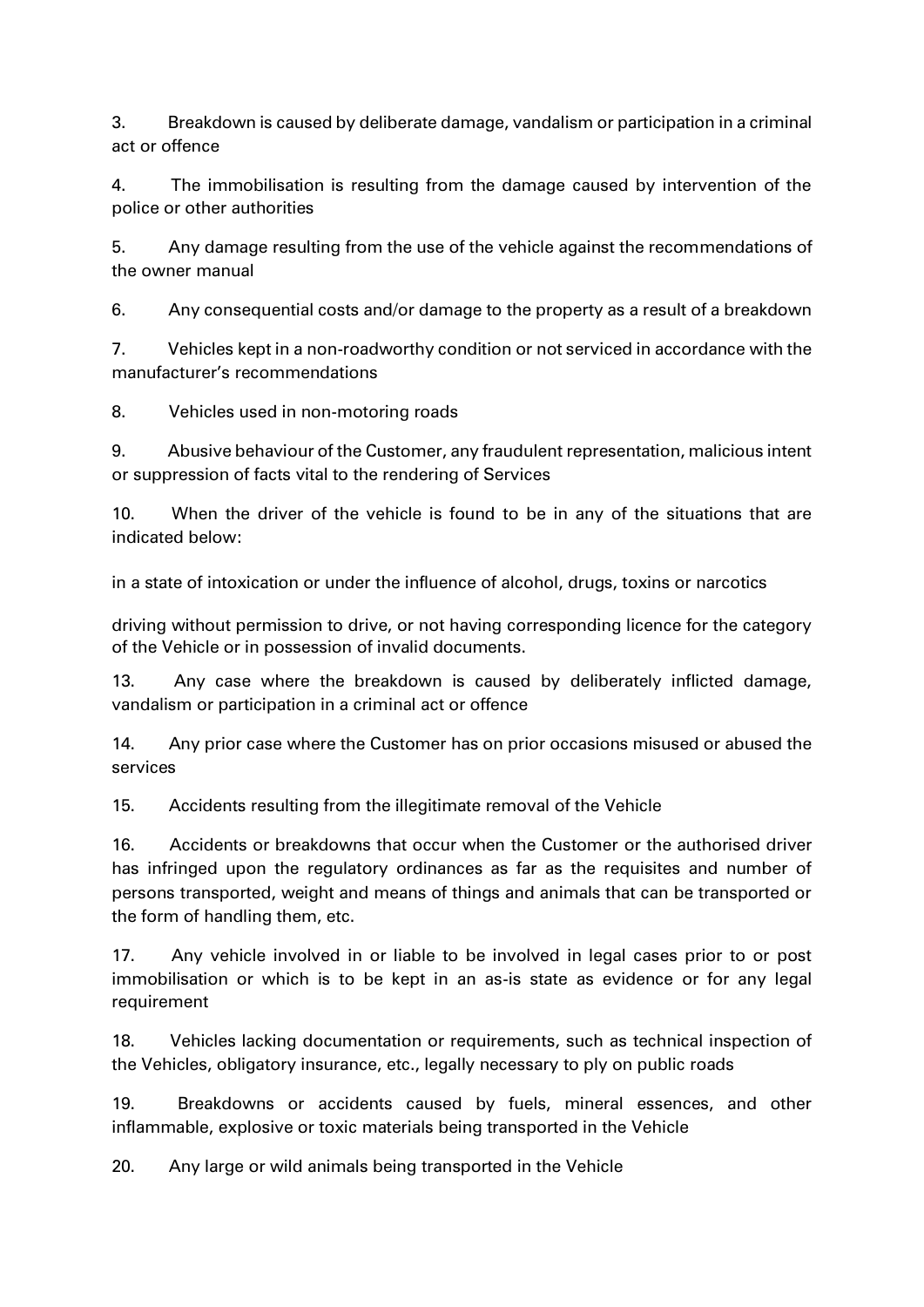21. Those vehicles not powered exclusively by an internal combustion engine or running on LPG fuel

22. Vehicle unlock service will be provided only upon checking and confirmation with the legal owner of the Vehicle.

# A7: Passport and Driving Licence:

If your passport or driving licence is lost or stolen while you are abroad, We will help you with the notifications that you need to make and provide you with such contact details, as are necessary.

## A8: Valuable Document Registration:

If you register the details of your valuable documents with us (Driving Licence, Passport, PAN Card, Aadhaar Card, etc.), we will hold those details safe, should you ever need to provide these details when the originals are not at hand.

## A9: Lost PAN Card Replacement Service:

Should you lose your PAN Card, We will help you obtain a replacement PAN Card free of cost. We will liaise with you to send us the necessary documents required for this to facilitate in replacement of your PAN Card.

## A10: Lost Mobile Phone Reporting Service - SIM Blocking:

If you lose your mobile phone, we will help you with the notifications that you need, to block your SIM card.

## A11: Mobile Phone Identifier Registration Service:

If you register your mobile phone's International Mobile Station Equipment Identity (IMEI) number with us, we will hold it safe, should you ever need these details.

# B: General Conditions:

Please read this section carefully, as it contains important information.

## Eligibility:

The Service is only available to residents of India who are over the age of eighteen (18).

## Terms of Membership:

1) Your Membership is available to the person whose name appears in the Welcome Pack only and is non-transferable

2) You must provide us with full and accurate information in connection with your request for the Card Protection services

3) Advance payment of the Fees is the essence of the commencement (or renewal) of the Membership and the Services under the Agreement with you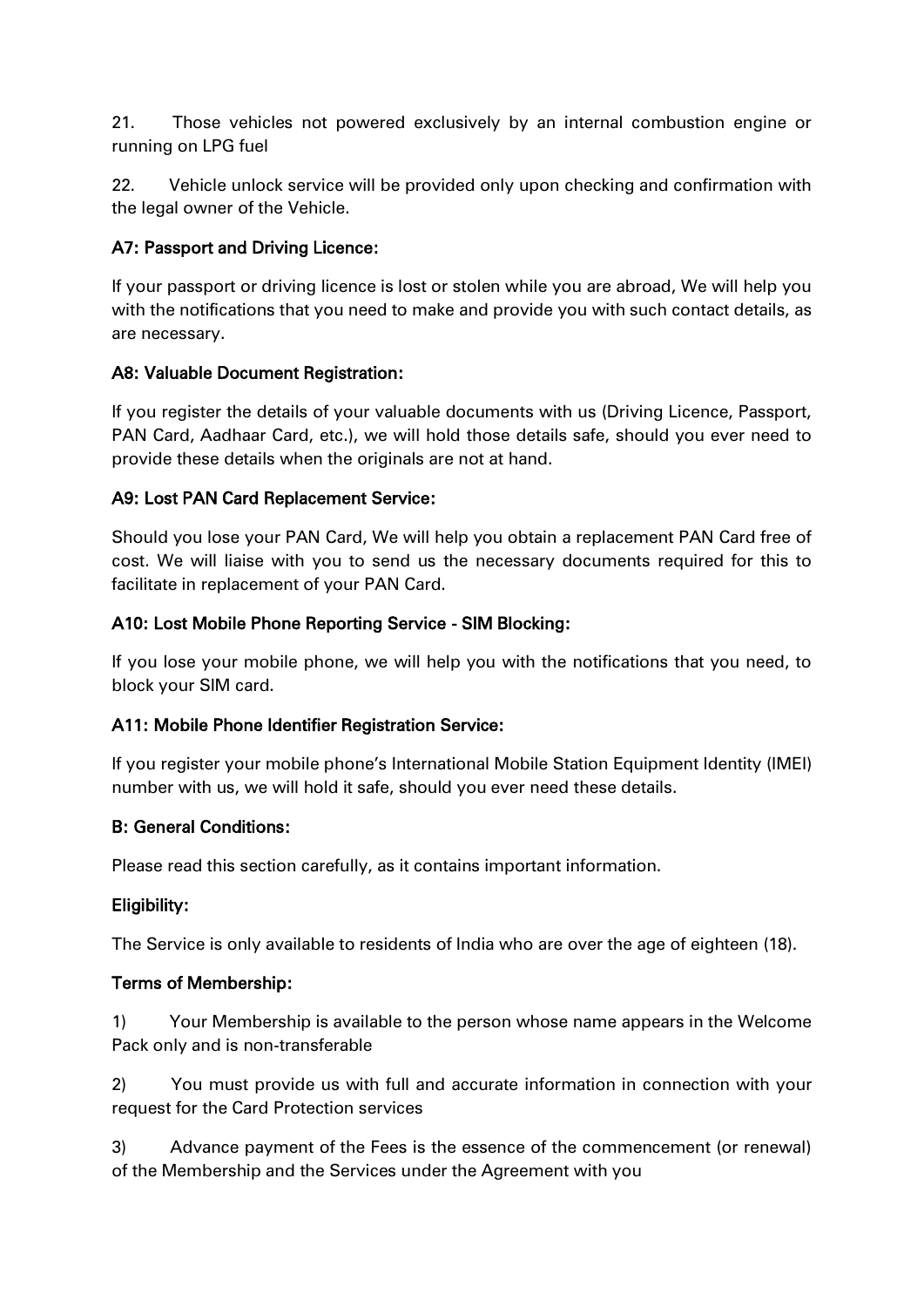4) your Membership begins on the Start Date and continues for the period up to the Renewal Date in return for the advance payment of the Fee. We will renew your Membership on the Renewal Date by charging your Pay Card/Account as provided by you unless You contact us before that date and ask us not to. We will send you a letter informing you of your Renewal, forty-five (45) days in advance of the Renewal Date

5) You must report lost or stolen Cards to us by a telephonic call within twenty-four  $<$ (24) > hours of discovering the Card Loss. We will then make contact on your behalf, with your Card Issuer to get your Cards blocked. For this purpose, you hereby authorise us to contact your Card Issuer

6) Any change or new addition to your Service shall be intimated to you at least fortyfive (45) days in advance and such change shall become applicable to you from the date of such intimation. However, it is clarified that the features of F-Secure Internet Security, CreditMantri CHR, EAI, and TVS Auto Assist may be added, modified, replaced or removed during the Period of Agreement without this advance notice period of forty-five (45) days

7) In case of Laptop/Desktop, you must install the F-Secure Internet Security on your Laptop/Desktop. In addition to compliance with the Terms and Conditions specified herein, you must comply with the specific Licence Agreement and the Terms and Conditions of F-Secure, for use of F-Secure Internet Security. They are available for review at [<www.f-secure.com>](http://www.f-secure.com/) . It is hereby clarified that F-Secure Internet Security is the property of F-Secure and F-Secure will always remain responsible and liable for any services/claims arising from the use of F-Secure Internet Security by you.

# Limitations:

In the event of theft or loss of Cards, you have to immediately call us to report the loss of the Cards. In case you have not shared the details of a particular Card with us and request the same to be blocked, we shall attempt to get that Card blocked with your Card Issuer with the help of other details provided by you, on a best-effort basis. In the event that your input is required in the form of confidential Personal Information Number (PIN) or a Telephone Identification Number (TIN) (which cannot be disclosed to a third party) by your Card Issuer, We will assist you by conferencing you on the telephone call with the Issuer, in order for you to provide such PIN/TIN for authentication purposes

The services set out in Sections A1, A2 and A3 shall be provided only at the sole discretion of CPP, however, every effort will be made to provide you with emergency funds in line with the Terms and Conditions set out in these sections of this Agreement. At the time of your request for Service, We may ask you to provide evidences for your need of emergency assistance, in the absence of which your request for Emergency Assistance may be rejected by us. There may also be times when it will not be possible to arrange for the transfer of funds to some countries or remote geographical locations or due to events or conditions that are out of our control (i.e. political instability, regulatory restrictions, war, natural disaster, etc.) and for which we cannot be held liable

The services set out in Sections A2 and A6 of this Agreement will not be available abroad. Within India, this service will be available in the cities under our coverage network. A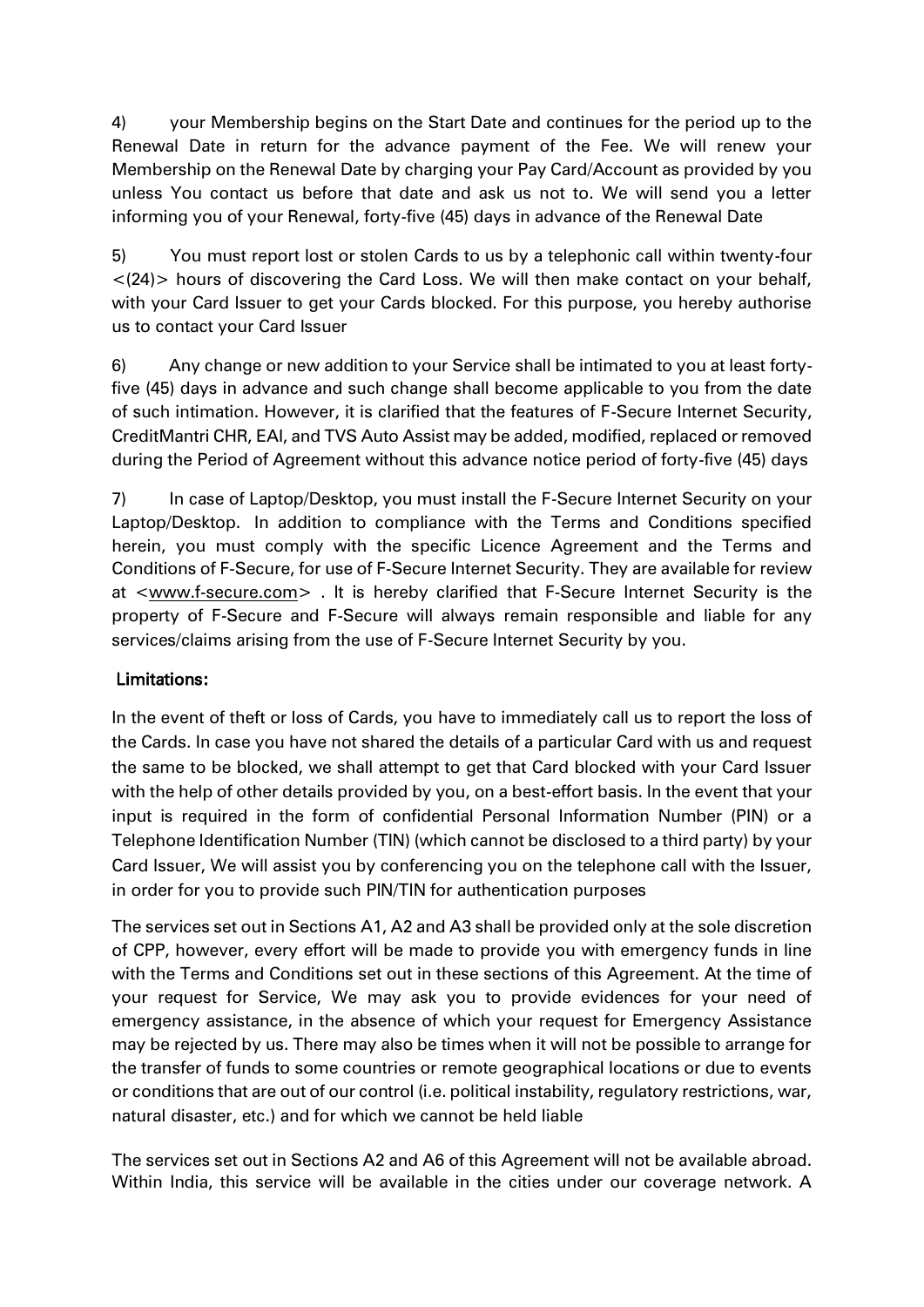current list of cities under our coverage network is available on our website <in.cppgroup.com>

We cannot be held responsible for any loss, damage or fraud (direct or indirect), which might occur to you due to submission of incorrect information to us by you or if we are unable to provide the Services to you for reasons beyond our control, or even after reasonable efforts made by us

It is hereby clarified that CreditMantri will always remain responsible and liable for any services/claims arising from the use of the Credit Health Report (Section A4). You will be governed by the specific Terms and Conditions of CreditMantri, as applicable to you at the time of usage of the Coupon Code for CHR. Our role in relation to this service provided to you shall be limited to that of a mere facilitator, and we shall not in any manner be liable to you for any loss, damage or compensation in relation to or arising from the use of this service

It is hereby clarified that F-Secure Internet Security is the property of F-Secure and F-Secure will always remain responsible and liable for any services/claims arising from the use of F-Secure Internet Security by you (Section A5). You are governed by and must comply with the End User Licence Agreement (EULA) and the Terms and Conditions of F-Secure, as applicable to you. Our role in relation to the distribution of F-Secure Internet Security to you shall be limited to that of a mere facilitator, and We shall not in any manner be liable to you for any loss, damage or compensation in relation to or arising from the use of F-Secure Internet Security

It is hereby clarified that TVS Auto Assist will always remain responsible and liable for Road Side Assistance Service (Section A6). you will be governed by the specific Terms and Conditions of TVS Auto Assist, as applicable to you. Our role in relation to this service provided to you shall be limited to that of a mere facilitator, and we shall not in any manner be liable to you for any loss, damage or compensation in relation to or arising from the use of this service.

## Payment:

1) You must pay the Fee in advance, on or before the due dates set out in your Welcome Pack or which we agree with you on, from time to time

2) CPP reserves the right to revise its Fee at any point of time, but it will not change for your Membership until the next Renewal Date.

## Cancelling your Membership:

1) You have a right to cancel your Membership within ninety <90> days of your Start Date or your Renewal Date. Once you exercise the right to cancel, your Membership will be cancelled immediately, and any payment you have made, will be fully refunded.

After ninety <90> days, the Membership may be cancelled by the Member at any time, by dropping a fourteen <14> days' written notice to us, at the least. The membership Fee will be refunded to you, as per the following refund grid: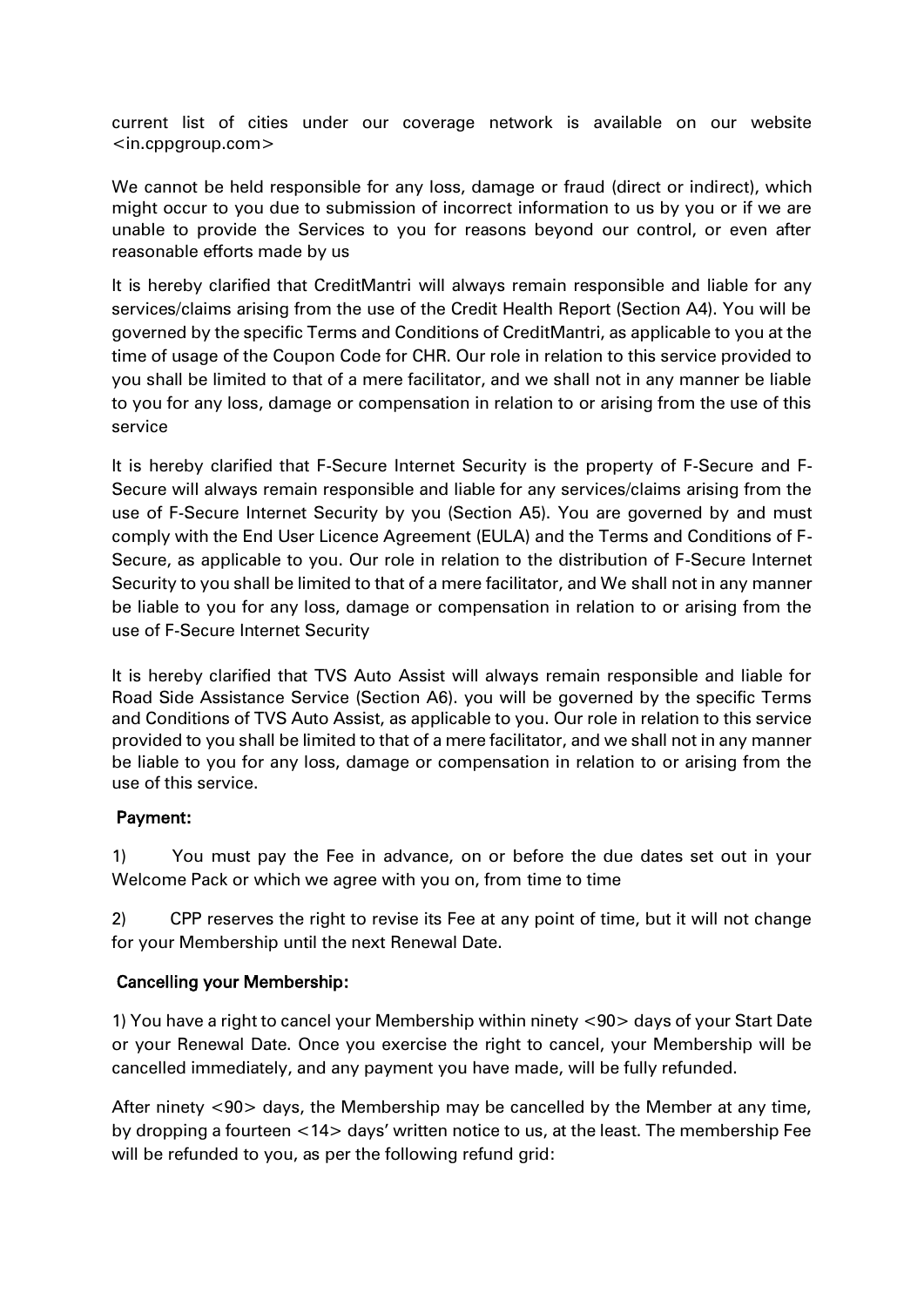Within <90> days: <100>% refund

Between <91> - <180> days: <50>% refund

After <180> days: Nil

No refund of Fee shall be due on cancellation, under any circumstances, if you have used any of the features of the Service or if the cancellation notice is provided six <6> months after the Start Date (or Renewal Date).

2) We will cancel your Membership through a written notice to you, if:

a) We do not receive an advance payment of the fee from you on the date it is due; and/or

b) You have at any time:

i. Given us false or materially incomplete information in relation to your Membership; or

ii. Committed a material breach of the Terms and Conditions of your Membership.

#### Governing Law and Jurisdiction:

These Terms and Conditions are governed by and must be interpreted in line with the laws of the Republic of India.

We and you agree that all the disputes/differences arising out of or in relation to this Agreement shall be referred to the exclusive jurisdiction of and settled only by the courts in Delhi. You and We agree that the terms and all other communications will be issued in English.

### Complaints:

If at any time you want to tell us about a problem with your Membership, please call us on <1800-419-4000> (Toll-free) or <+91-921244-4000>/<6000-4000> (please prefix your city STD code). You can also write to the Complaints Manager at:

<CPP Assistance Services (Pvt) Ltd.,

P O Box No 826,

Kalkaji Post Office,

New Delhi – 110019>

We will revert to your query within <48> working hours. We will also send you communication, as relevant from time to time, to keep you informed on the progress. If you think you are not getting a satisfactory response, you may write to <escalations@cppindia.com> .

### Recording Calls:

We record all telephone calls made to us. We do this to: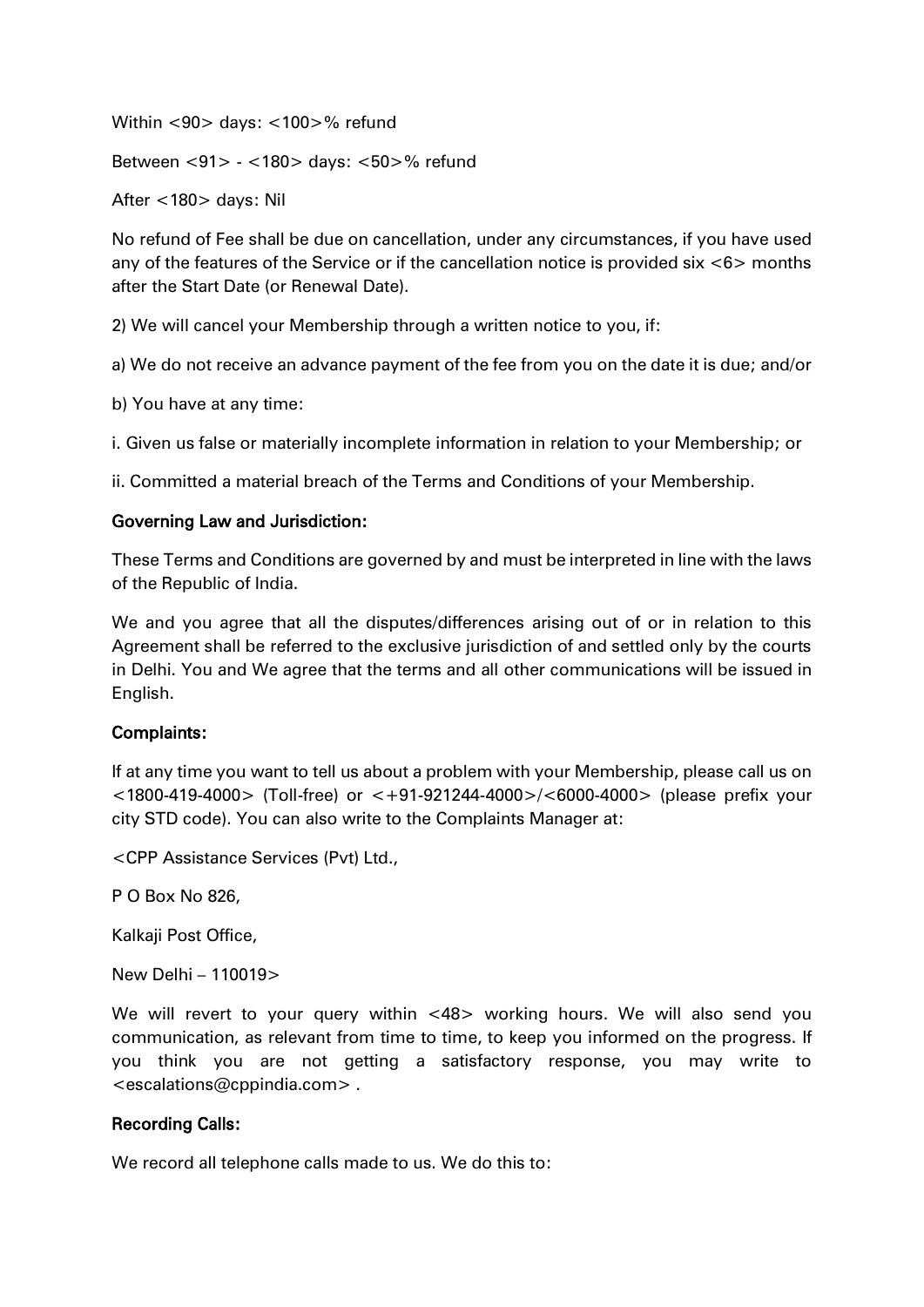provide a record of the instructions We have received from you;

allow us to monitor quality standards;

help us with staff training; and

meet legal requirements.

All communications and Membership documents will be in English, unless otherwise agreed.

### Your Consent:

By entering into this Agreement, you hereby expressly accord your consent and authorise us to collect all the required data/information, including any sensitive personal data or information from you, to service you under this Agreement. Prior to providing any information, you have an option not to provide the data or information sought under this Agreement by sending to us a written notice to that effect.

By entering into this Agreement, you hereby expressly accord your consent that for the better performance of this Agreement, we may transfer your data/information to any city within India or to a country outside India, as stated herein. If we do transfer your data within or outside India, we will make the appropriate checks to ensure that your data is adequately protected.

Remember that upon request, you have a right to see and review all the personal information We hold about you and if found to be inaccurate or deficient, We shall make corrections or amendments, as feasible. Should you like to request this, please contact our Customer Services Team on <6000-4000> (please prefix your city STD code). There will be a separate administration charge for the furnishing of this information. We will not be responsible for the authenticity of the information provided by you to us, as required under this Agreement.

You have the right to withdraw the consent earlier provided by you with respect to providing your data/information sought by us anytime, while availing of the Services. Such withdrawal of consent shall be intimated in writing to us. However, in case you decide not to provide the data/Information sought by us or withdraw the consent earlier given by you, then We retain the right to not provide the services for which such data/information was sought.

## Data Protection Notice

We will use the information you provide, to:

- Manage your Membership;
- Collect Fees when due; and
- Provide the Service to you.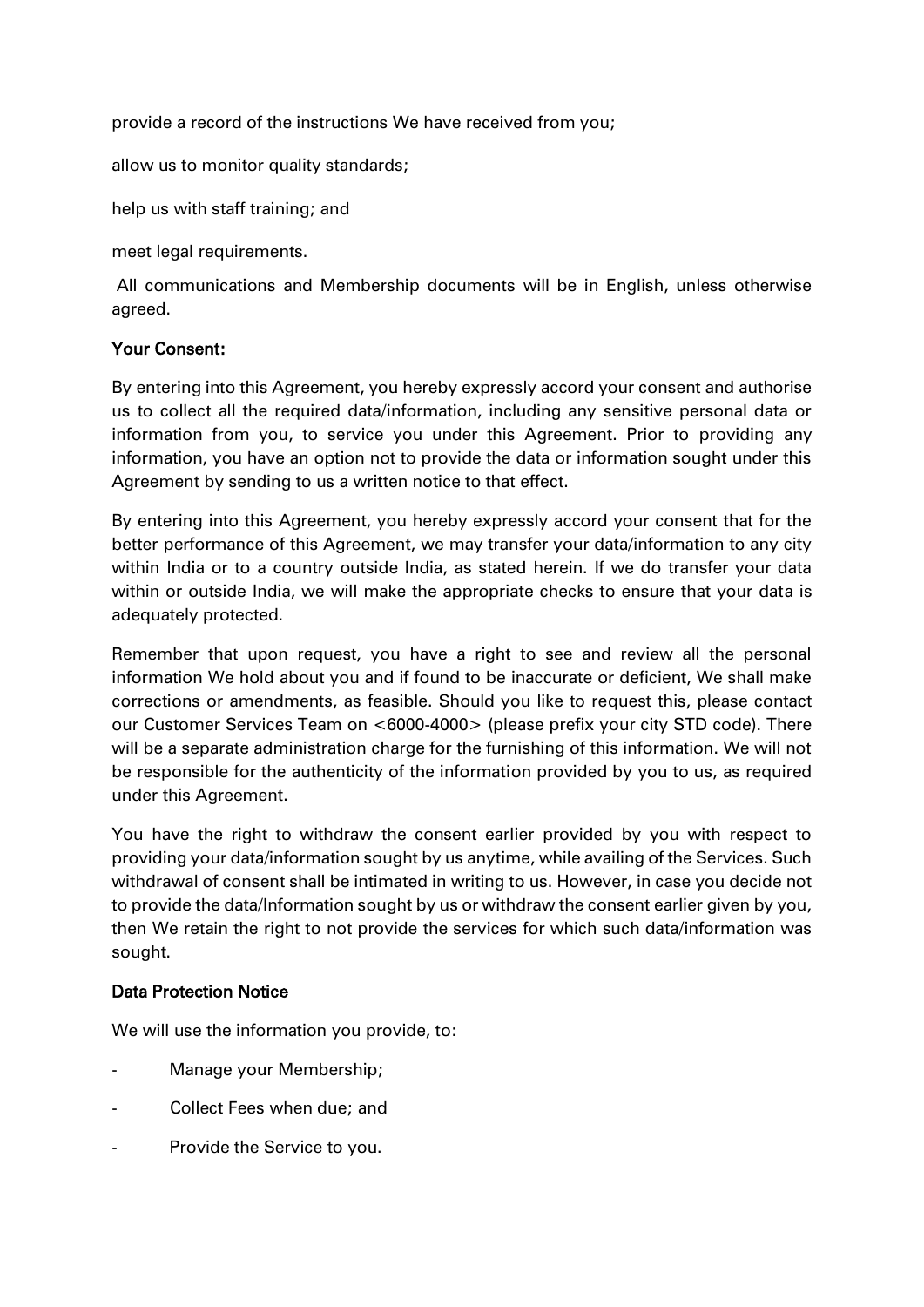We will collect the fee from the Card/Bank Account that you have entered as the Pay Card/Pay Account. If you use a payment card to pay for the Service, We may ask the issuer of that card to tell us about changes in your address and other personal and financial details, so that We can update your records. This may include, but is not limited to, asking for updated or new card numbers or bank account details and for information on changes to any of your personal details (e.g. phone or fax numbers, or e-mail addresses).

We may pass your personal information to our approved suppliers/service providers, including our group companies for the purpose of sending correspondence to you and providing some of the features of the Service to you. They may contact you by post, landline telephone or, if you have previously agreed, on e-mail or your mobile number. By taking out your Membership and by giving us your address, phone number and e-mail ID, you agree that we and our approved suppliers/service providers may contact you using these methods, unless you have told us not to. If you do not want your details to be used for these purposes, please let us know in writing at any time.

## How we protect your Data:

We take data security very seriously and go to great lengths to ensure your information is protected against unauthorised use of any kind. We have appropriate measures in place to safeguard the data we hold. Our Information and Data Security Systems at CPP Group Plc have been verified by accreditation in the form of ISO 27001 and PCI-DSS Certificates for Information Security Management.

Our suppliers/service providers are vetted to ensure they comply with the necessary data protection protocol, before they are approved.

We are continually reviewing and updating our security procedures, as new technologies become available. All areas of our website where personal information is collected are secure and will display the 'padlock' symbol for reassurance. Where information is transferred, it shall be encrypted using the latest encryption technology commercially available.

Please refer to the data privacy policy at our website  $\leq$  in.cppgroup.com > for details.

## Who we may pass your Details to, and How They would be Used

## Updating your Records:

We may ask Your Issuer/bank to tell us about changes in your contact details/details specifically related to the Services (subject to any disclosure contract in this regard that you may have with the Issuer) so, we can update your Membership records. This may include asking for updated or new card numbers or bank account details and for information about changes to any of your personal details (e.g. telephone, mobile phone or fax numbers or e-mail IDs).

## Providing the Service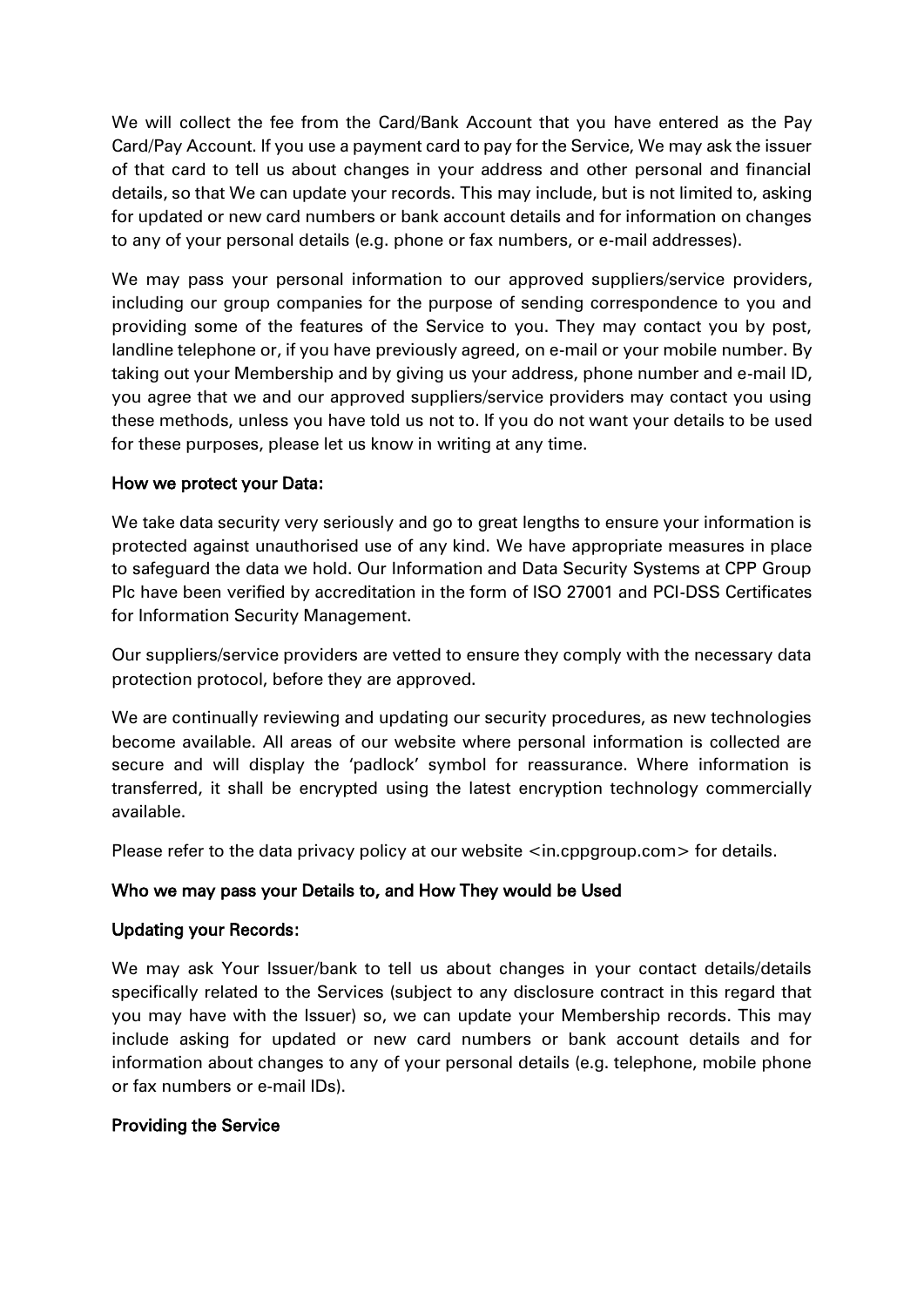If you ask us to report a lost Card, We will pass your name and address and the details of the Card to the Issuer, so that they can cancel it and provide a replacement, if requested by you.

When you take the Membership, We pass your personal details to our approved suppliers to provide some of the services described in Section A. We will only pass to them the minimum amount of information required for them to be able to identify you, should you need these services. Our suppliers will pass your information (such as your name, contact details, etc.) to third parties to enable them to assist you, only in instances when you require help from them.

We may pass your personal information to our approved fulfilment and courier vendors, so that we can send correspondence to you and provide some of the features of the Service to you.

## Marketing and Market Research:

To avoid contacting you unnecessarily about products or services, you may already have, we will compare your details with information on prospect files prepared by our business partners. When we do this, We may need to tell our business partners/third party suppliers/service providers that you have subscribed for the Service or hold a product with us, and disclose enough personal data to allow our business partners/third party suppliers/service providers to identify you from these files.

We and our approved suppliers/service providers may also use your personal information to contact You about goods and services that might interest you or invite you to take part in market research surveys. You may be contacted either by post, phone or e-mail for these purposes. Should you not prefer this, please let us know when you register, or call us at any time if you change your mind.

# Europ Assistance India Private Limited (EAI)

When you take out a subscription, we pass your personal details to EAI to provide the services described in Sections A1, A2 and A3. We will only pass to them the minimum amount of information required for them to be able to identify you, should you need these services. EAI may pass your information (such as your name, contact details, etc.) to third parties to enable them to assist you only in instances when you require help from them.

## Grievance regarding Data Protection issues:

If at any time you want to tell us about a problem, error or grievance regarding your personal data/information/details or the processing thereof, please call our designated Grievance Officer <Prachala Singh> on <1800-419-4000> (Toll-free) or <+91-921244- 4000>/<6000-4000> (if calling from a mobile phone, please prefix your city STD code). You can also write to our grievance officer at:

<CPP Assistance Services (Pvt) Ltd

P O Box No 826,